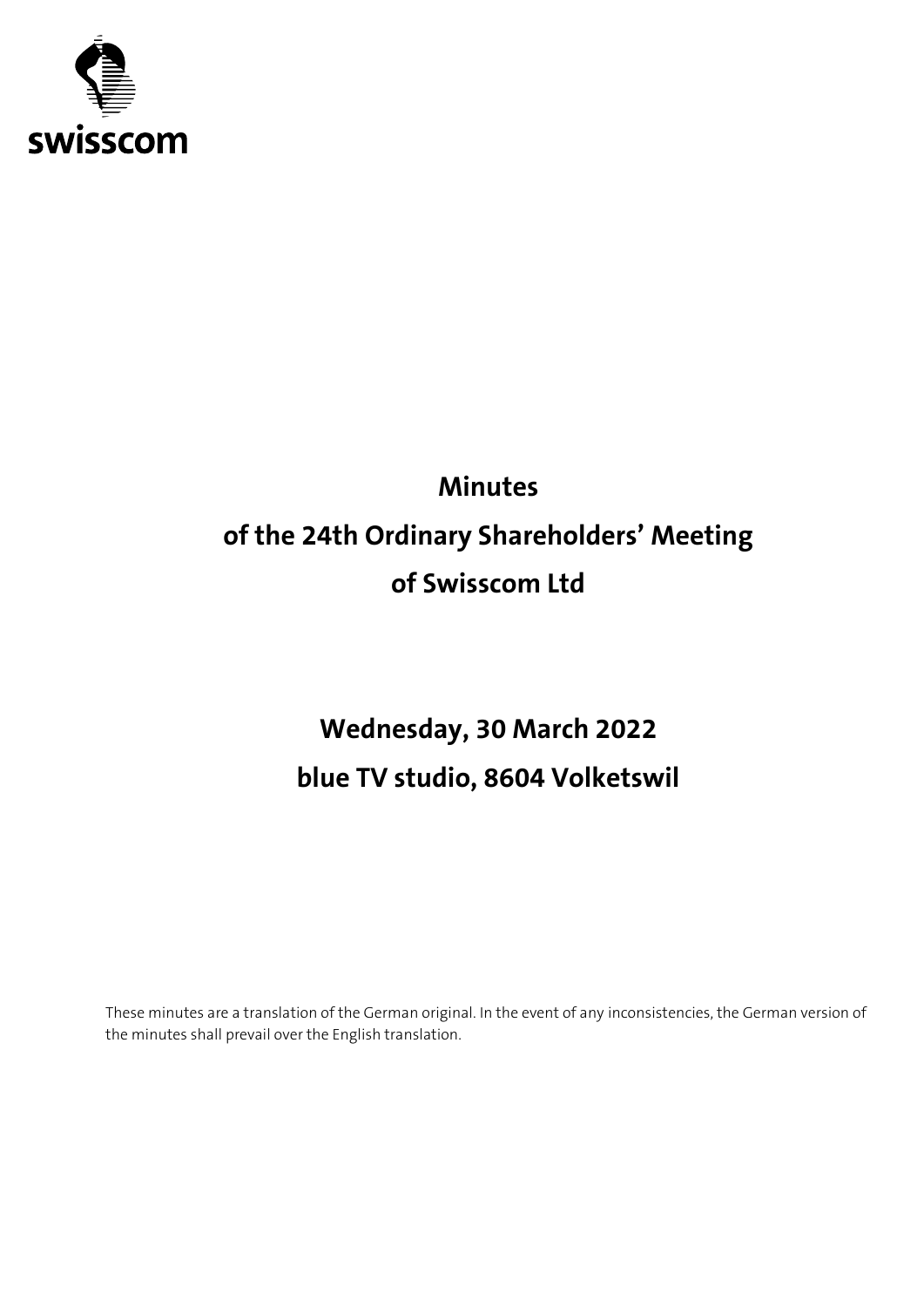

#### **Contents**

| А.  |                                                                                                                                                                          |  |
|-----|--------------------------------------------------------------------------------------------------------------------------------------------------------------------------|--|
| В.  |                                                                                                                                                                          |  |
| C.  |                                                                                                                                                                          |  |
| D.  |                                                                                                                                                                          |  |
| Ε.  |                                                                                                                                                                          |  |
| 1.  |                                                                                                                                                                          |  |
| 1.1 | Agenda item 1.1: Approval of the Management Report, the consolidated financial<br>statements and the financial statements of Swisscom Ltd for the financial year 2021  6 |  |
| 1.2 |                                                                                                                                                                          |  |
| 2.  | Agenda item 2: Appropriation of the 2021 retained earnings and declaration of dividend  7                                                                                |  |
| 3.  | Agenda item 3: Discharge of the members of the Board of Directors and the Group                                                                                          |  |
| 4.  |                                                                                                                                                                          |  |
| 4.1 |                                                                                                                                                                          |  |
| 4.2 |                                                                                                                                                                          |  |
| 4.3 |                                                                                                                                                                          |  |
| 4.4 |                                                                                                                                                                          |  |
| 4.5 |                                                                                                                                                                          |  |
| 4.6 |                                                                                                                                                                          |  |
| 4.7 |                                                                                                                                                                          |  |
| 4.8 |                                                                                                                                                                          |  |
| 4.9 |                                                                                                                                                                          |  |
| 5.  |                                                                                                                                                                          |  |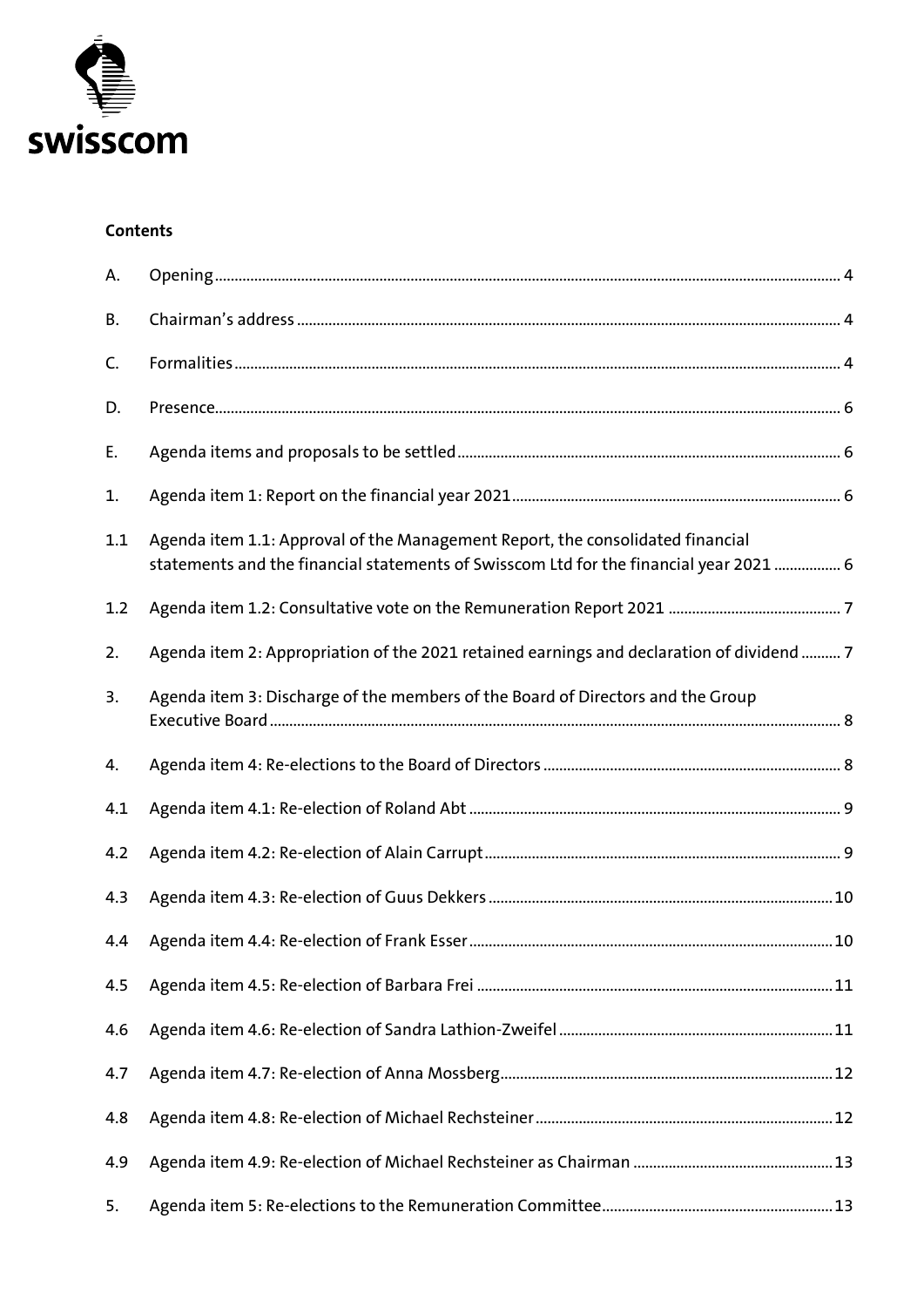

| 5.1 |                                                                                    |  |
|-----|------------------------------------------------------------------------------------|--|
| 5.2 |                                                                                    |  |
| 5.3 |                                                                                    |  |
| 5.4 |                                                                                    |  |
| 5.5 |                                                                                    |  |
| 6.  | Agenda item 6: Remuneration of the members of the Board of Directors and the Group |  |
| 6.1 | Agenda item 6.1: Approval of the total remuneration of the members of the Board of |  |
| 6.2 | Agenda item 6.2: Approval of the total remuneration of the members of the Group    |  |
| 7.  |                                                                                    |  |
| 8.  |                                                                                    |  |
| F.  |                                                                                    |  |
|     |                                                                                    |  |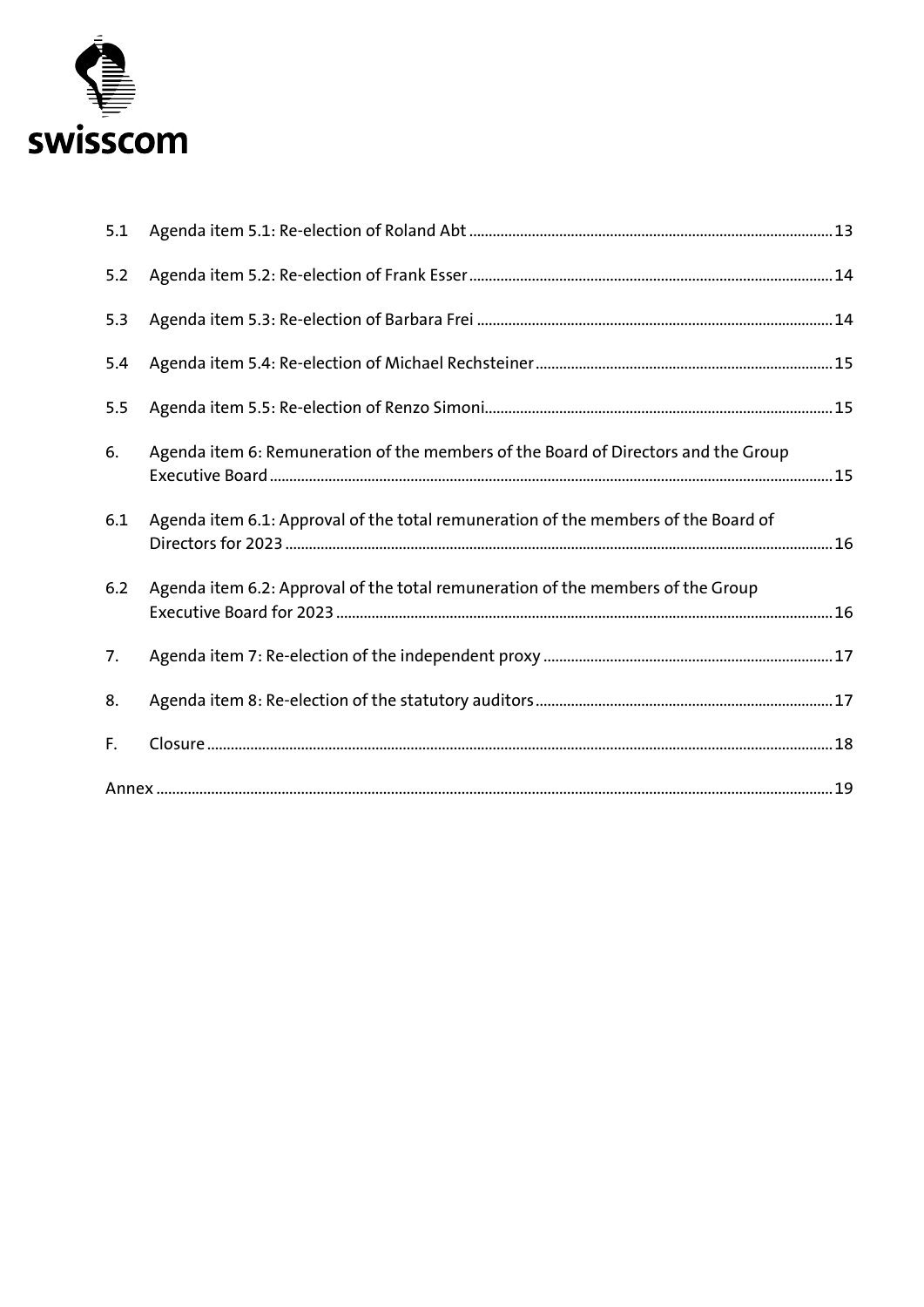

#### <span id="page-3-0"></span>**A. Opening**

Mr Michael Rechsteiner, Chairman of the Board of Directors, opened the 24th Ordinary Shareholders' Meeting of Swisscom Ltd at 11.00 a.m.

He began by stating that the pandemic continued to dominate day-to-day life. He regrets that he could not greet shareholders in person and that they could not ask their questions directly.

The Ordinary Shareholders' Meeting will not be broadcast. Instead, the Chairman, CEO Urs Schaeppi and other guests will provide shareholders with an overview of the 2021 financial year as well as current news, answer questions submitted by shareholders and announce the results of voting within the framework of a talk show at 1.30 p.m.

Along with the Chairman of the Board of Directors – Michael Rechsteiner –present were Martin Vögeli, Head of Group Strategy & Board Services and Secretary of the Board of Directors, Roberto Hayer, as representative of the independent proxy, Peter Kartscher and Petra Schwick, as representative of the auditors. Due to the extraordinary situation, the other members of the Board of Directors and the Group Executive Board did not attend today's meeting.

#### <span id="page-3-1"></span>**B. Chairman's address**

The Chairman notes that 2021 was a strong year for Swisscom: It was able to increase its revenues and operating profit. In spite of the challenging environment, Swisscom delighted its customers with its products, services and infrastructure. This was confirmed by high levels of customer satisfaction and victories in all the relevant network and service tests. Swisscom is also doing well with its solutions for business customers. However, the situation remains difficult in its core Swiss business, which is subject to high price pressure. Network expansion remains another challenge, with both fibre optics and 5G stalled due to legal uncertainty. Business at the Fastweb subsidiary in Italy developed encouragingly, with further growth in all segments. With its new climate-protection target to reach net zero by 2025, Swisscom has set the course for the future. In 2022, Swisscom expects robust business development coupled with EBITDA of about CHF 4.4 billion. There were also important personnel changes in the 2021 financial year. CPO Hans Werner left the Group Executive Board in February, followed by CFO Mario Rossi in March. Their roles were taken over by Klementina Pejic and Eugen Stermetz respectively.

For further details on Swisscom's business performance in 2021, the Chairman referred shareholders to the annual report.

The Chairman moved on to the formal part of the Shareholders' Meeting.

#### <span id="page-3-2"></span>**C. Formalities**

With regard to the formal statements and the constitution of the Shareholders' Meeting, the Chairman, presiding in accordance with the Articles of Incorporation, stated the following: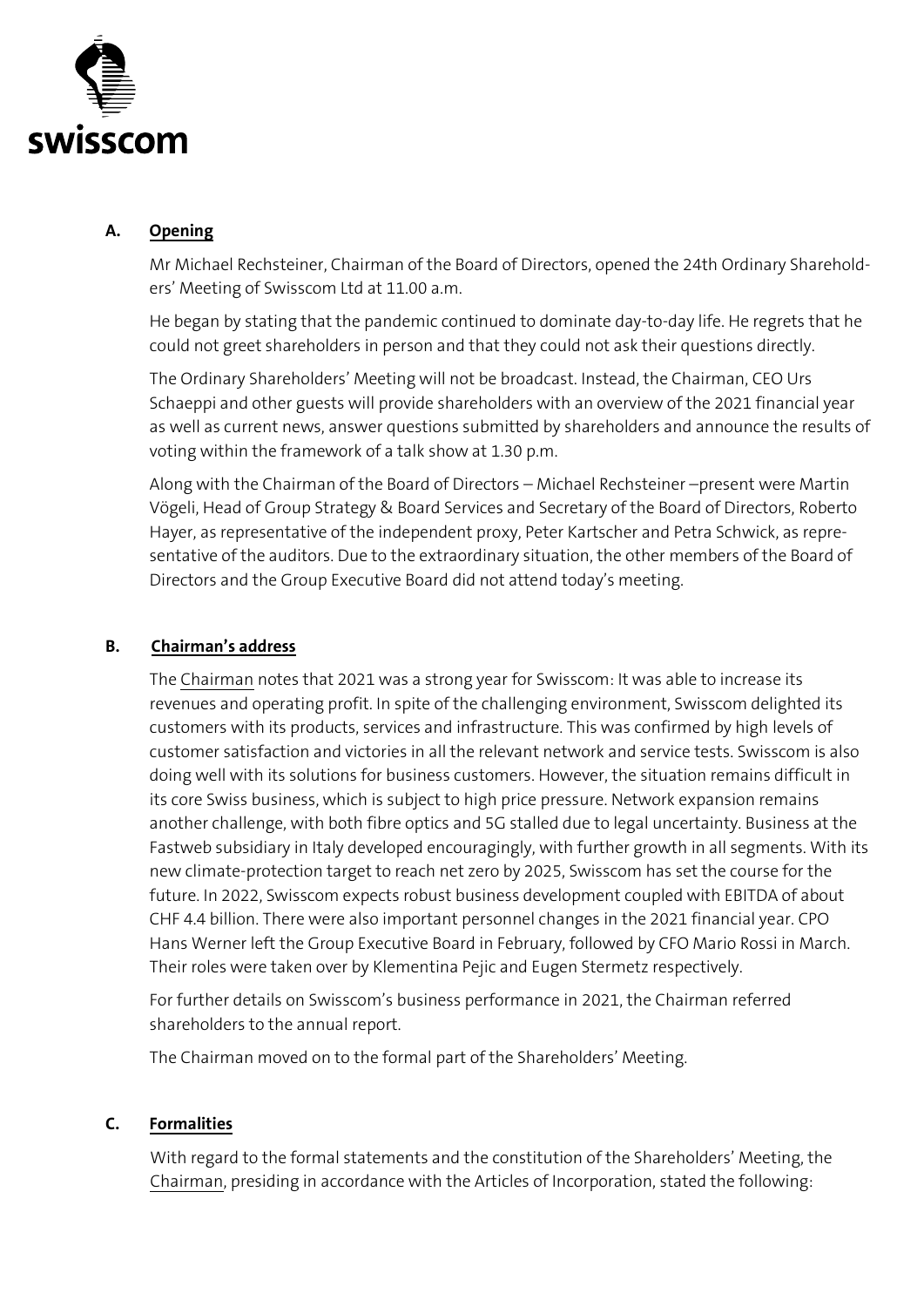

#### Convening the Ordinary Shareholders' Meeting

The Ordinary Shareholders' Meeting had been convened in proper form and was quorate. The invitation was published in the Swiss Commercial Gazette on 17 February 2022. The shareholders listed in the share register received written invitations by post or, if requested, electronically. No requests to add items to the agenda have been received

The annual report had been available at company headquarters since 3 February 2022. It was also sent to shareholders by post upon request.

The statutory auditor, PwC AG, which audited the annual financial statements and consolidated financial statements and remuneration report for the 2021 financial year, was represented at today's Ordinary Shareholders' Meeting by Mr Peter Kartscher and Petra Schwick.

#### Keeper of the minutes and vote counter

The Chairman nominated Martin Vögeli as keeper of the minutes and Peter Kartscher as vote counter for today's Shareholders' Meeting.

#### Resolutions and quorum of the Ordinary Shareholders' Meeting

The Shareholders' Meeting passed its resolutions with the absolute majority of the valid votes. Abstentions did not count as votes. The Shareholders' Meeting formed a quorum regardless of the number of shareholders in attendance and shares represented by proxy.

The Chairman determined that today's meeting constituted a quorum for the agenda items to be covered.

# Agenda items

The agenda items for today's Shareholders' Meeting could be found in the written invitation.

#### Representation

Due to the ongoing COVID-19 pandemic and given to the uncertainties surrounding major events, the Board of Directors had decided to once again hold the Ordinary Shareholders' Meeting without the physical participation of shareholders based on Ordinance 3 on Measures to Combat the Coronavirus (COVID-19). Shareholders who had issued a power of attorney would be represented by the independent proxy Reber Rechtsanwälte.

#### Requests to speak

Shareholders were informed in the invitation that they could address their questions to the Board of Directors before the Ordinary Shareholders' Meeting. Shareholders asked several questions. Written answers to these, which were provided in advance, are attached to the minutes as an annex.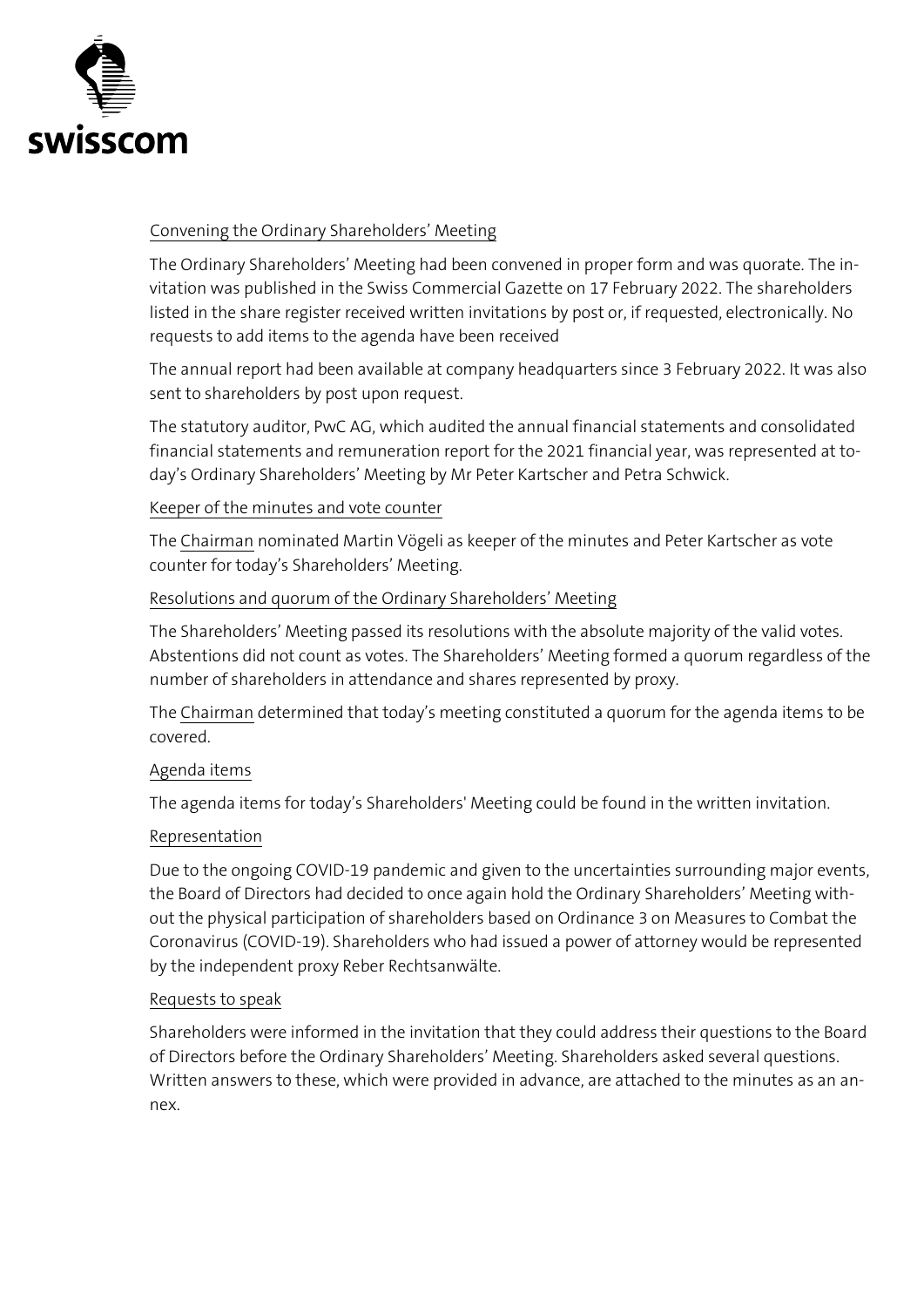

#### <span id="page-5-0"></span>**D. Presence**

Ms Gschwend handed over the numbers of votes cast to Mr Vögeli with the instructions issued by the shareholders. Mr Vögeli then announced the number of voting shares represented.

After counting the number of attendees and proxies, the attendance results were as follows:

| Shareholders in attendance: |            |              |
|-----------------------------|------------|--------------|
| Independent voting proxy:   |            |              |
| Shareholders represented:   | 0          | shares/votes |
| Independent voting proxy:   | 38'782'217 | shares/votes |
| Total shares represented:   | 38'782'217 | shares/votes |

The independent proxy represented all shareholders who had granted it a power of attorney. The other persons present did not represent any voting shares. Each share with a voting right listed in the share register entitled the holder to one vote. A total of 38'782'217registered shares were thus represented by the independent proxy. This corresponded to 74.87% of voting shares. Swisscom-held shares were not represented.

# <span id="page-5-1"></span>**E. Agenda items and proposals to be settled**

#### <span id="page-5-2"></span>**1. Agenda item 1: Report on the financial year 2021**

# <span id="page-5-3"></span>**1.1 Agenda item 1.1: Approval of the Management Report, the consolidated financial statements and the financial statements of Swisscom Ltd for the financial year 2021**

The Board of Directors proposed that the Management Report, the consolidated financial statements and the financial statements of Swisscom Ltd for the financial year 2021 be approved.

The Chairman advised that comprehensive reports by the Board of Directors and the Group Executive Board could be found in the Annual Report 2021, which would be sent to shareholders upon request.

The questions submitted by shareholders in advance are attached to the minutes as an annex.

The Chairman then stated that PwC AG, as the statutory auditor for Swisscom Ltd, recommended that the annual and consolidated financial statements be approved and that the relevant reports did not include any qualified opinions. The Chairman availed himself of the opportunity to thank the auditors for their diligent work.

The Shareholders' Meeting approved the management report, the consolidated financial statements and the financial statements of Swisscom Ltd for the financial year 2021 with the following result.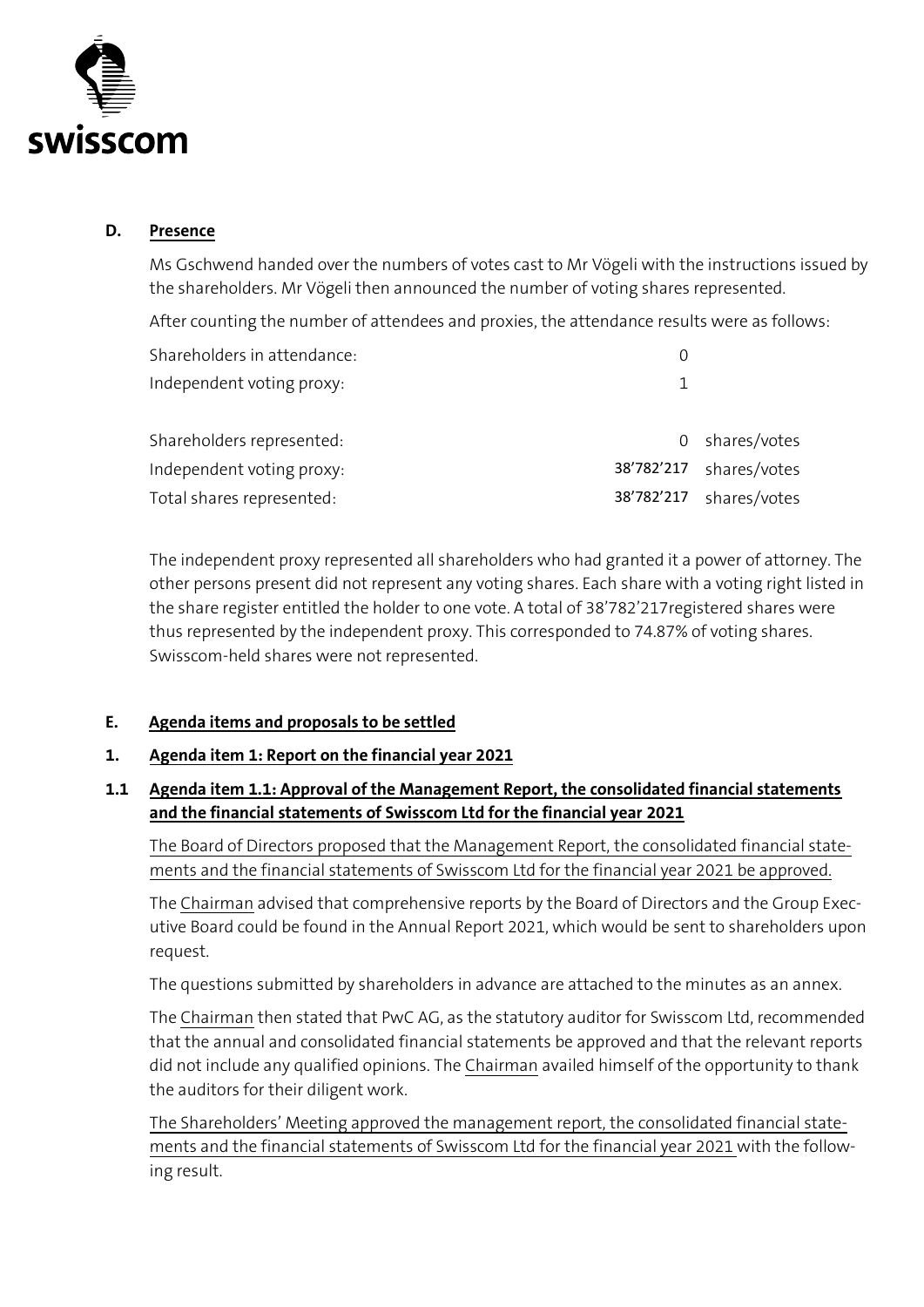

| Valid votes cast  | 38'501'872        |       |
|-------------------|-------------------|-------|
| Absolute majority | 19'250'937        |       |
| Yes votes         | 38'495'820 99.98% |       |
| No votes          | 6'052             | 0.02% |
| Abstentions       | 280'345           |       |

#### <span id="page-6-0"></span>**1.2 Agenda item 1.2: Consultative vote on the Remuneration Report 2021**

The Board of Directors proposed that affirmative notice of the Remuneration Report 2021 be taken by means of a consultative vote.

The auditors have examined the remuneration report and confirm that it complies with the law and Articles 14 to 16 of the Ordinance against Excessive Remuneration in Listed Companies.

In accordance with the proposal, the Ordinary Shareholders' Meeting took affirmative notice of the Remuneration Report 2021 with the following result:

| Valid votes cast  | 38'378'630        |       |
|-------------------|-------------------|-------|
| Absolute majority | 19'189'316        |       |
| Yes votes         | 36'695'157 95.61% |       |
| No votes          | 1'683'473         | 4.39% |
| Abstentions       | 403'586           |       |

#### <span id="page-6-1"></span>**2. Agenda item 2: Appropriation of the 2021 retained earnings and declaration of dividend**

| Retained earnings breakdown as follows:                                                                                                 |                                |
|-----------------------------------------------------------------------------------------------------------------------------------------|--------------------------------|
| Balance carried forward from the previous year                                                                                          | CHF 4,494 million              |
| Net income 2021                                                                                                                         | 185 million<br>C <sub>HF</sub> |
| Changes in treasury shares                                                                                                              | 1 million<br>$-CHF$            |
| Total retained earnings 2021                                                                                                            | CHF 4,680 million              |
| The Board of Directors proposed that the retained earnings from financial year 2021 of CHF 4,680<br>million be appropriated as follows: |                                |
| Dividend of CHF 22 per share for 51,801,863 shares <sup>1</sup>                                                                         | CHF 1,140 million              |
| Balance to be carried forward                                                                                                           | CHF 3,540 million              |
| No dividends will be paid out on shares held by Swisscom Ltd.                                                                           |                                |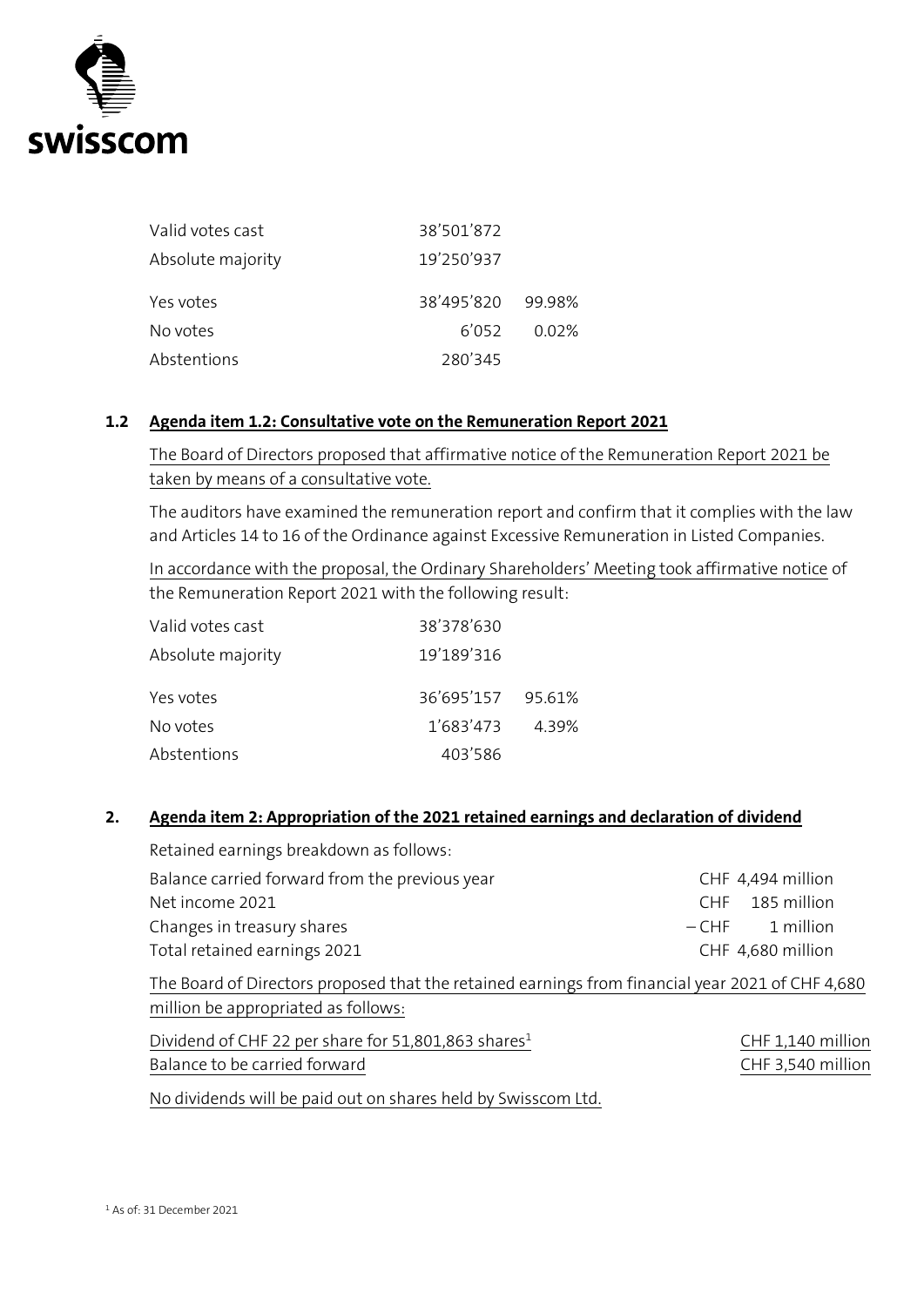

The Chairman noted that, subject to the proposal being approved, the shareholders will receive a gross dividend of CHF 22 per share on 5 April 2022, or a net dividend of CHF 14.30 per share after deducting federal withholding tax of 35%.

The Shareholders' Meeting approved the proposal by the Board of Directors with the following result:

| Valid votes cast  | 38'542'031        |       |
|-------------------|-------------------|-------|
| Absolute majority | 19'271'016        |       |
| Yes votes         | 38'382'162 99.59% |       |
| No votes          | 159'869           | 0.41% |
| Abstentions       | 240'186           |       |

# <span id="page-7-0"></span>**3. Agenda item 3: Discharge of the members of the Board of Directors and the Group Executive Board**

The Board of Directors proposed that discharge be granted to the members of the Board of Directors and the Group Executive Board for the financial year 2021.

The members of the Board of Directors and all persons who were members of management during financial year 2021 are not entitled to votes for their own shares or shares represented by proxy. This also applies to the representative of these persons.

The Shareholders' Meeting discharged the members of the Board of Directors and the Group Executive Board for the 2021 financial year with the following result:

| Valid votes cast  | 38'365'781        |       |
|-------------------|-------------------|-------|
| Absolute majority | 19'182'891        |       |
|                   |                   |       |
| Yes votes         | 38'326'833 99.90% |       |
| No votes          | 38'948            | 0.10% |
| Abstentions       | 404'352           |       |

# <span id="page-7-1"></span>**4. Agenda item 4: Re-elections to the Board of Directors**

The Chairman announced that all members of the Board of Directors to be elected by the Shareholders' Meeting were standing for re-election to the positions on which the Shareholders' Meeting is voting. The representative of the Confederation Renzo Simoni is not elected by the Shareholders' Meeting but is delegated by the Federal Council. The Federal Council appointed him for a further term of office up to the conclusion of the 2023 Shareholders' Meeting.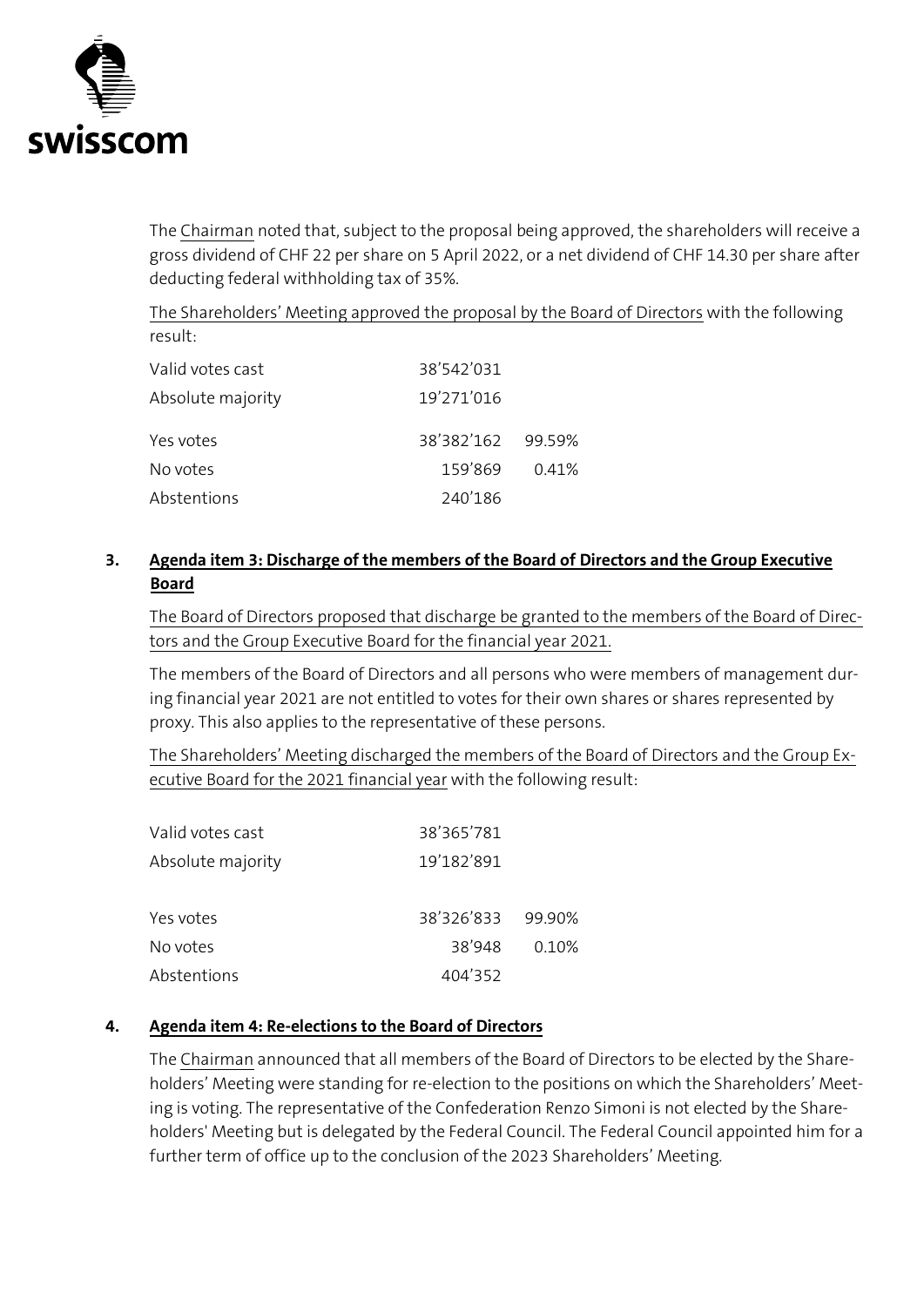

The Chairman further noted that the education, curriculum vitae, mandates and previous functions of each Board member are fully disclosed in the 2021 Corporate Governance Report. The invitation to the Shareholders' Meeting also contains a summary of the proceedings. The Chairman therefore refrained from introducing the members again.

# <span id="page-8-0"></span>**4.1 Agenda item 4.1: Re-election of Roland Abt**

The Board of Directors proposed that Roland Abt be re-elected as a member of the Swisscom Board of Directors for a period of time until the conclusion of the next Ordinary Shareholders' Meeting.

In accordance with the proposal, the Shareholders' Meeting elected Roland Abt as a member of the Board of Directors for a further term of office ending with the conclusion of the next Ordinary Shareholders' Meeting with the following result:

| Valid votes cast  | 38'524'909 |         |
|-------------------|------------|---------|
| Absolute majority | 19'262'455 |         |
| Yes votes         | 38'083'840 | -98.86% |
| No votes          | 441'069    | 1.14%   |
| Abstentions       | 257'308    |         |

Roland Abt accepted his election.

# <span id="page-8-1"></span>**4.2 Agenda item 4.2: Re-election of Alain Carrupt**

The Board of Directors proposed that Alain Carrupt be re-elected as a member of the Swisscom Board of Directors for a period of time until the conclusion of the next Ordinary Shareholders' Meeting.

In accordance with the proposal, the Shareholders' Meeting elected Alain Carrupt as a member of the Board of Directors for a further term of office ending with the conclusion of the next Ordinary Shareholders' Meeting with the following result:

| Valid votes cast | 38'518'246 |        |
|------------------|------------|--------|
| Absolute major-  | 19'259'124 |        |
| ity              |            |        |
| Yes votes        | 38'480'714 | 99.90% |
| No votes         | 37'532     | 0.10%  |
| Abstentions      | 263'971    |        |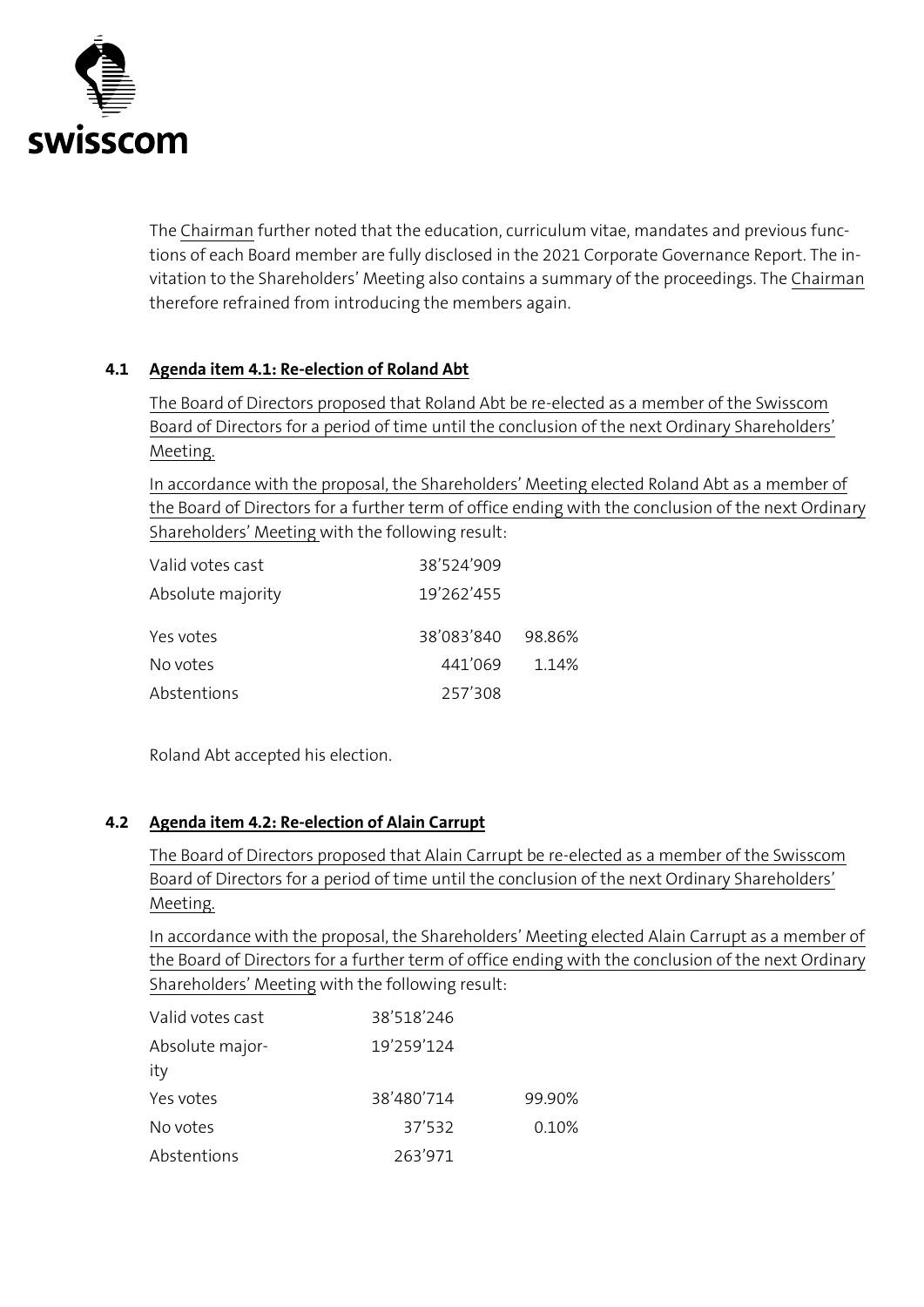

Alain Carrupt accepted his election.

#### <span id="page-9-0"></span>**4.3 Agenda item 4.3: Re-election of Guus Dekkers**

The Board of Directors proposed that Guus Dekkers be re-elected as a member of the Swisscom Board of Directors for a period of time until the conclusion of the next Ordinary Shareholders' Meeting.

In accordance with the proposal, the Shareholders' Meeting elected Guus Dekkers as a member of the Board of Directors for a term of office ending with the conclusion of the next Ordinary Shareholders' Meeting with the following result:

| Valid votes cast  | 38'516'311        |       |
|-------------------|-------------------|-------|
| Absolute majority | 19'258'156        |       |
| Yes votes         | 38'479'708 99.90% |       |
| No votes          | 36'603            | 0.10% |
| Abstentions       | 265'906           |       |

Guus Dekkers accepted his election.

#### <span id="page-9-1"></span>**4.4 Agenda item 4.4: Re-election of Frank Esser**

The Board of Directors proposed that Frank Esser be re-elected as a member of the Swisscom Board of Directors for a period of time until the conclusion of the next Ordinary Shareholders' Meeting.

In accordance with the proposal, the Shareholders' Meeting elected Frank Esser as a member of the Board of Directors for a further term of office ending with the conclusion of the next Ordinary Shareholders' Meeting with the following result:

| Valid votes cast  | 38'519'868        |       |
|-------------------|-------------------|-------|
| Absolute majority | 19'259'935        |       |
| Yes votes         | 38'259'759 99.32% |       |
| No votes          | 260'109           | 0.68% |
| Abstentions       | 262'349           |       |

Frank Esser accepted his election.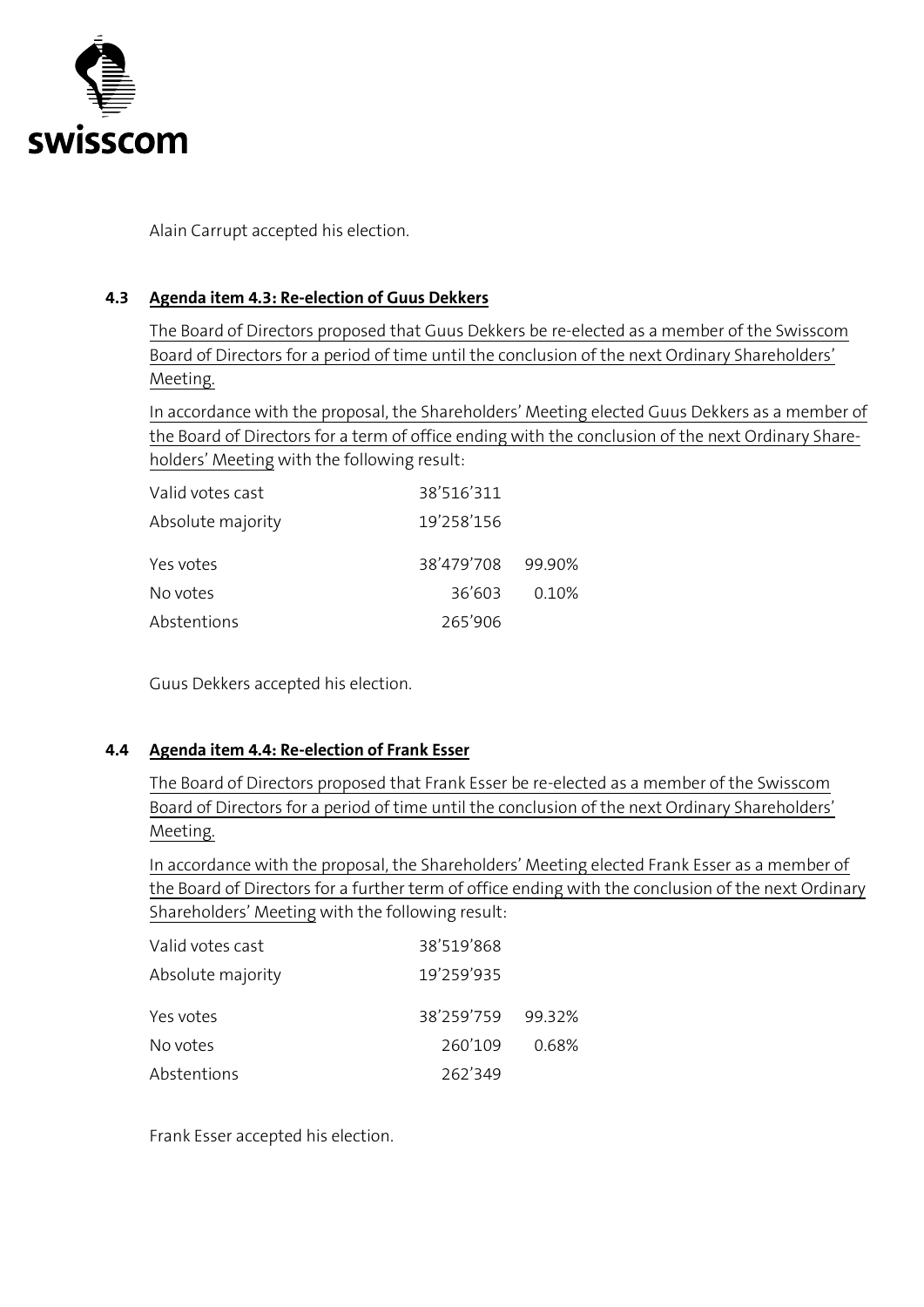

#### <span id="page-10-0"></span>**4.5 Agenda item 4.5: Re-election of Barbara Frei**

The Board of Directors proposed that Barbara Frei be re-elected as a member of the Swisscom Board of Directors for a period of time until the conclusion of the next Ordinary Shareholders' Meeting.

In accordance with the proposal, the Shareholders' Meeting elected Barbara Frei as a member of the Board of Directors for a further term of office ending with the conclusion of the next Ordinary Shareholders' Meeting with the following result:

| Valid votes cast  | 38'530'790 |        |
|-------------------|------------|--------|
| Absolute majority | 19'265'396 |        |
| Yes votes         | 38'041'772 | 98.73% |
| No votes          | 489'018    | 1.27%  |
| Abstentions       | 251'427    |        |

Barbara Frei accepted her election.

# <span id="page-10-1"></span>**4.6 Agenda item 4.6: Re-election of Sandra Lathion-Zweifel**

The Board of Directors proposed that Sandra Lathion-Zweifel be re-elected as a member of the Swisscom Board of Directors for a period of time until the conclusion of the next Ordinary Shareholders' Meeting.

In accordance with the proposal, the Shareholder's Meeting elected Sandra Lathion-Zweifel as a member of the Board of Directors for a further term of office ending with the conclusion of the next Ordinary Shareholders' Meeting with the following result:

| Valid votes cast  | 38'528'841        |       |
|-------------------|-------------------|-------|
| Absolute majority | 19'264'421        |       |
| Yes votes         | 37'503'892 97.34% |       |
| No votes          | 1'024'949         | 2.66% |
| Abstentions       | 253'375           |       |

Sandra Lathion-Zweifel accepted her election.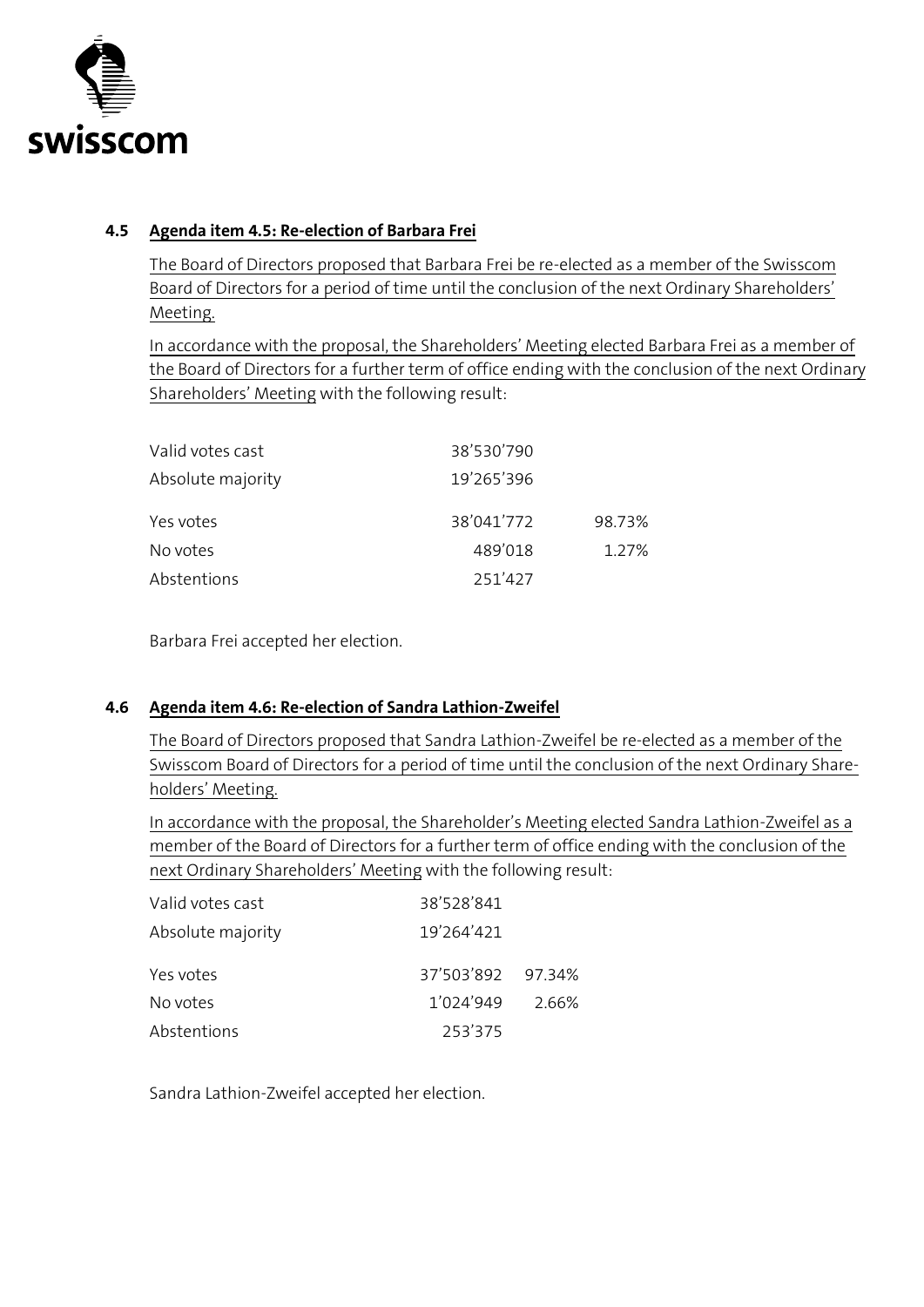

# <span id="page-11-0"></span>**4.7 Agenda item 4.7: Re-election of Anna Mossberg**

The Board of Directors proposed that Anna Mossberg be re-elected as a member of the Swisscom Board of Directors for a period of time until the conclusion of the next Ordinary Shareholders' Meeting.

In accordance with the proposal, the Shareholders' Meeting elected Anna Mossberg as a member of the Board of Directors for the term of office ending with the conclusion of the next Ordinary Shareholders' Meeting with the following result:

| Valid votes cast  | 38'525'172        |       |
|-------------------|-------------------|-------|
| Absolute majority | 19'262'587        |       |
| Yes votes         | 36'477'192 94.68% |       |
| No votes          | 2'047'980         | 5.32% |
| Abstentions       | 257'044           |       |

Anna Mossberg accepted her election.

#### <span id="page-11-1"></span>**4.8 Agenda item 4.8: Re-election of Michael Rechsteiner**

The Board of Directors proposed that Michael Rechsteiner be re-elected as a member of the Swisscom Board of Directors for a period of time until the conclusion of the next Ordinary Shareholders' Meeting.

In accordance with the proposal, the Shareholders' Meeting elected Michael Rechsteiner as a member of the Board of Directors for a further term of office ending with the conclusion of the next Ordinary Shareholders' Meeting with the following result:

| Valid votes cast  | 38'497'887        |       |
|-------------------|-------------------|-------|
| Absolute majority | 19'248'944        |       |
| Yes votes         | 38'166'672 99.14% |       |
| No votes          | 331'215           | 0.86% |
| Abstentions       | 284'330           |       |

Michael Rechsteiner accepted his election.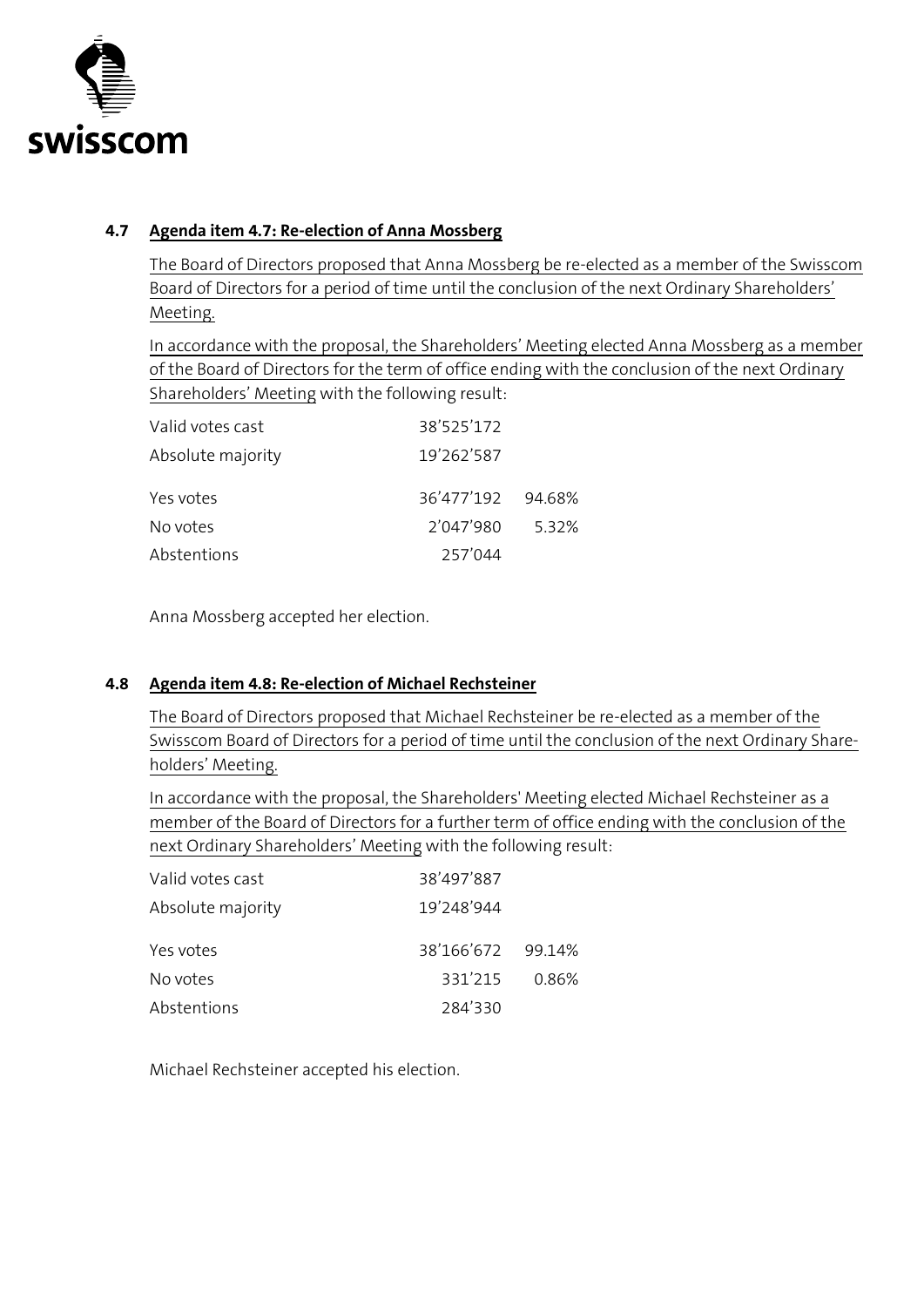

# <span id="page-12-0"></span>**4.9 Agenda item 4.9: Re-election of Michael Rechsteiner as Chairman**

The Board of Directors proposed that Michael Rechsteiner be re-elected as Chairman of the Swisscom Board of Directors for a period of time until the conclusion of the next Ordinary Shareholders' Meeting.

In accordance with the proposal, the Shareholders' Meeting elected Michael Rechsteiner as Chairman of the Board of Directors for a term of office ending with the conclusion of the next Ordinary Shareholders' Meeting with the following result:

| Valid votes cast  | 38'494'224        |       |
|-------------------|-------------------|-------|
| Absolute majority | 19'247'113        |       |
| Yes votes         | 38'399'515 99.75% |       |
| No votes          | 94'709            | 0.25% |
| Abstentions       | 287'993           |       |

Michael Rechsteiner accepted his election and thanked the shareholders personally for the trust they had placed in him.

The Chairman thanked the shareholders on behalf of all members of the Board of Directors for the election and the trust that they had therefore placed in the Board of Directors.

# <span id="page-12-1"></span>**5. Agenda item 5: Re-elections to the Remuneration Committee**

The Chairman stated that the Board of Directors intends to re-appoint Barbara Frei as Chairwoman of the Remuneration Committee if she is re-elected by the shareholders.

# <span id="page-12-2"></span>**5.1 Agenda item 5.1: Re-election of Roland Abt**

The Board of Directors proposed that Roland Abt be re-elected to the Remuneration Committee for a period of time until the conclusion of the next Ordinary Shareholders' Meeting.

In accordance with the proposal, the Shareholders' Meeting elected Roland Abt as a member of the Remuneration Committee for a further term of office ending with the conclusion of the next Ordinary Shareholders' Meeting with the following result:

| Valid votes cast  | 38'514'003 |       |
|-------------------|------------|-------|
| Absolute majority | 19'257'002 |       |
| Yes votes         | 38'248'293 | 99.31 |
| No votes          | 265'710    | 0.69% |
| Abstentions       | 268'214    |       |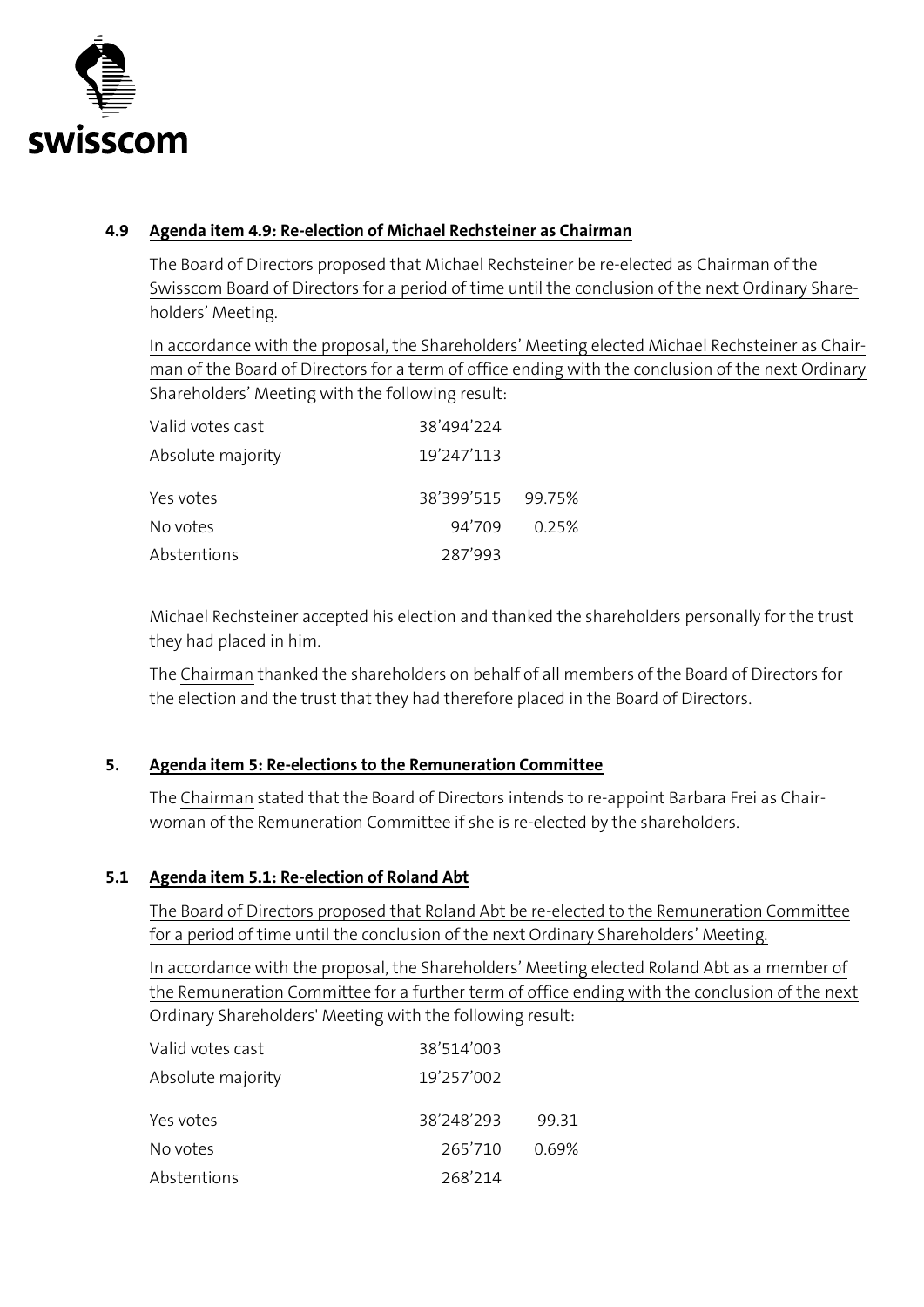

Roland Abt accepted his election.

#### <span id="page-13-0"></span>**5.2 Agenda item 5.2: Re-election of Frank Esser**

The Board of Directors proposed that Frank Esser be re-elected to the Remuneration Committee for a period of time until the conclusion of the next Ordinary Shareholders' Meeting.

In accordance with the proposal, the Shareholders' Meeting elected Frank Esser as a member of the Board of Directors for a further term of office ending with the conclusion of the next Ordinary Shareholders' Meeting with the following result:

| Valid votes cast  | 38'514'794        |       |
|-------------------|-------------------|-------|
| Absolute majority | 19'257'398        |       |
| Yes votes         | 38'399'683 99.70% |       |
| No votes          | 115'111           | 0.30% |
| Abstentions       | 267'423           |       |

Frank Esser accepted his election.

# <span id="page-13-1"></span>**5.3 Agenda item 5.3: Re-election of Barbara Frei**

The Board of Directors proposed that Barbara Frei be re-elected to the Remuneration Committee for a period of time until the conclusion of the next Ordinary Shareholders' Meeting.

In accordance with the proposal, the Shareholders' Meeting elected Barbara Frei as a member of the Board of Directors for a further term of office ending with the conclusion of the next Ordinary Shareholders' Meeting with the following result:

| Valid votes cast  | 38'518'926        |       |
|-------------------|-------------------|-------|
| Absolute majority | 19'259'464        |       |
| Yes votes         | 38'126'566 98.98% |       |
| No votes          | 392'360           | 1.02% |
| Abstentions       | 263'291           |       |

Barbara Frei accepted her election.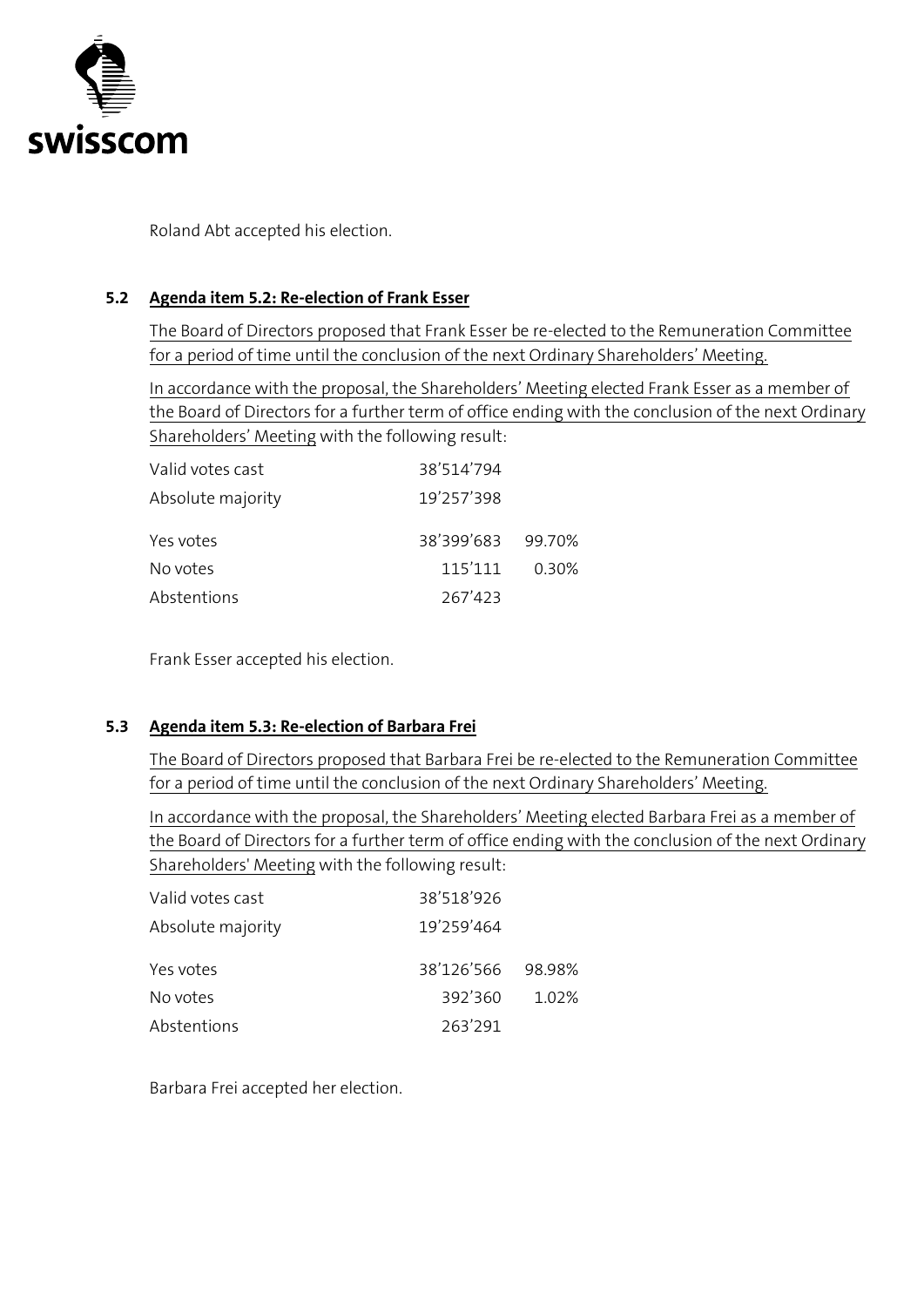

#### <span id="page-14-0"></span>**5.4 Agenda item 5.4: Re-election of Michael Rechsteiner**

The Board of Directors proposed that Michael Rechsteiner be re-elected to the Remuneration Committee as a member without voting rights for a period of time until the conclusion of the next Ordinary Shareholders' Meeting.

In accordance with the proposal, the Shareholders' Meeting elected Michael Rechsteiner as a member without voting rights of the Remuneration Committee for a term of office ending with the conclusion of the next Ordinary Shareholders' Meeting with the following result:

| Valid votes cast  | 38'516'660        |       |
|-------------------|-------------------|-------|
| Absolute majority | 19'258'331        |       |
| Yes votes         | 38'365'913 99.61% |       |
| No votes          | 150'747           | 0.39% |
| Abstentions       | 265'557           |       |

Michael Rechsteiner accepted his election.

# <span id="page-14-1"></span>**5.5 Agenda item 5.5: Re-election of Renzo Simoni**

The Board of Directors proposed that Renzo Simoni be re-elected to the Remuneration Committee for a period of time until the conclusion of the next Ordinary Shareholders' Meeting.

In accordance with the proposal, the Shareholders' Meeting re-elected Renzo Simoni as a member of the Remuneration Committee for a further term of office ending with the conclusion of the next Ordinary Shareholders' Meeting with the following result:

| Valid votes cast  | 38'506'354        |         |
|-------------------|-------------------|---------|
| Absolute majority | 19'253'178        |         |
| Yes votes         | 37'658'722 97.80% |         |
| No votes          | 847'632           | - 2.20% |
| Abstentions       | 275'863           |         |

Renzo Simoni accepted his election.

# <span id="page-14-2"></span>**6. Agenda item 6: Remuneration of the members of the Board of Directors and the Group Executive Board**

The Chairman explained that the maximum total remuneration amount for 2023 for the Board of Directors and the Group Executive Board will be submitted to the Shareholders' Meeting for approval. The total effective remuneration of the Board of Directors and the Group Executive Board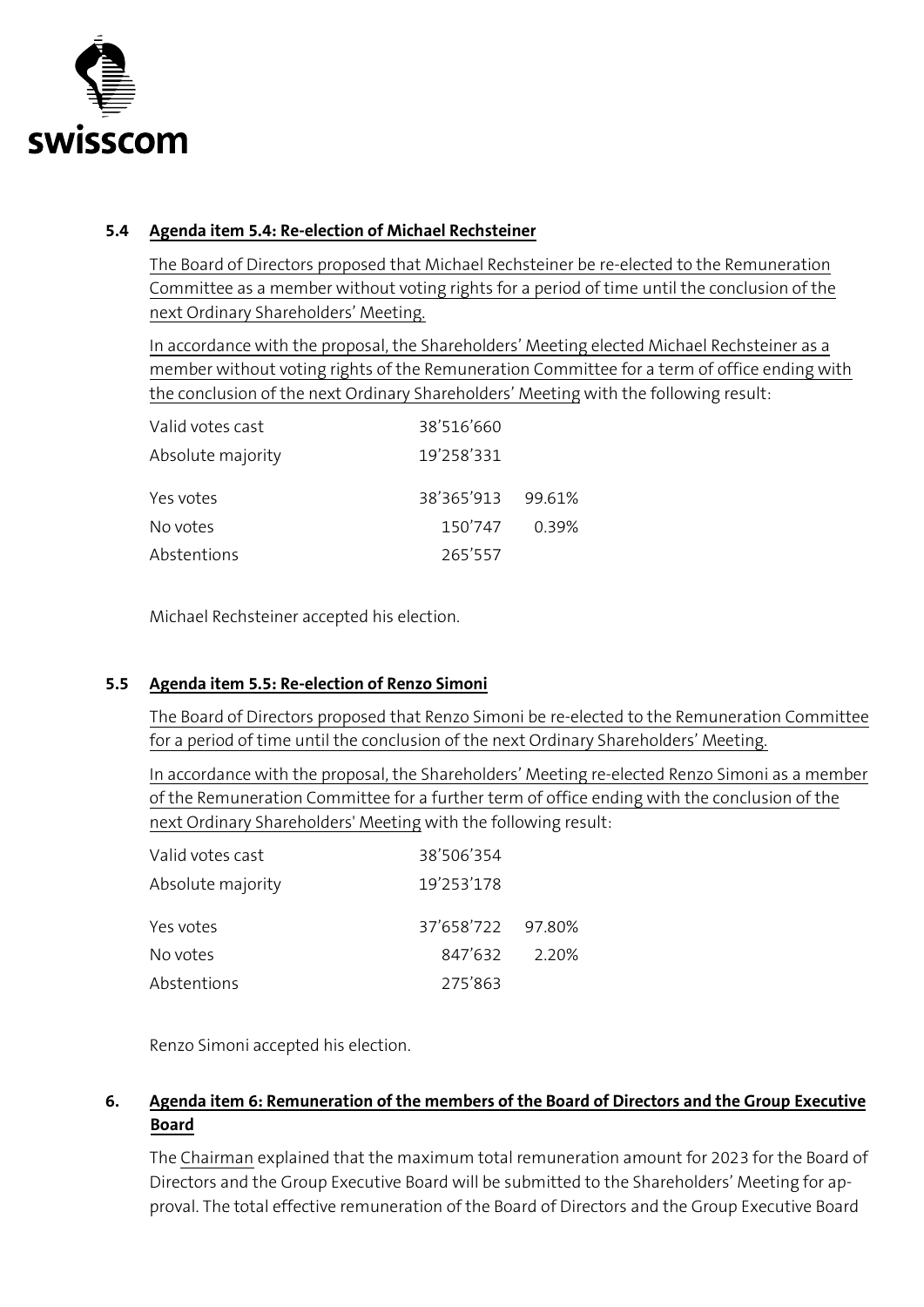

will be disclosed in full detail in the remuneration report for the 2023 financial year. A consultative vote on the remuneration report will be carried out at the Shareholders' Meeting in 2024.

# <span id="page-15-0"></span>**6.1 Agenda item 6.1: Approval of the total remuneration of the members of the Board of Directors for 2023**

The Board of Directors proposed that the maximum total amount of CHF 2.5 million be approved for the remuneration of the members of the Board of Directors in the 2023 financial year.

In accordance with the proposal, the Shareholders' Meeting approved the remuneration of the members of the Board of Directors for the 2023 financial year amounting to a maximum total amount of CHF 2.5 million with the following result:

| Valid votes cast  | 38'507'050        |       |
|-------------------|-------------------|-------|
| Absolute majority | 19'253'526        |       |
| Yes votes         | 38'260'718 99.36% |       |
| No votes          | 246'332           | 0.64% |
| Abstentions       | 275'167           |       |

# <span id="page-15-1"></span>**6.2 Agenda item 6.2: Approval of the total remuneration of the members of the Group Executive Board for 2023**

The Board of Directors proposed that the maximum total amount of CHF 8.7 million for the remuneration of the Group Executive Board in the 2023 financial year be approved.

The Chairman advised that this amount is based on the remuneration of six members of the Group Executive Board.

In accordance with the proposal by the Board of Directors, the Shareholders' Meeting approved the maximum total amount of CHF 8.7 million for remuneration of the members of the Group Executive Board for 2023 with the following result:

| Valid votes cast  | 38'476'829        |       |
|-------------------|-------------------|-------|
| Absolute majority | 19'238'415        |       |
| Yes votes         | 37'573'416 97.65% |       |
| No votes          | 903'413           | 2.35% |
| Abstentions       | 305'387           |       |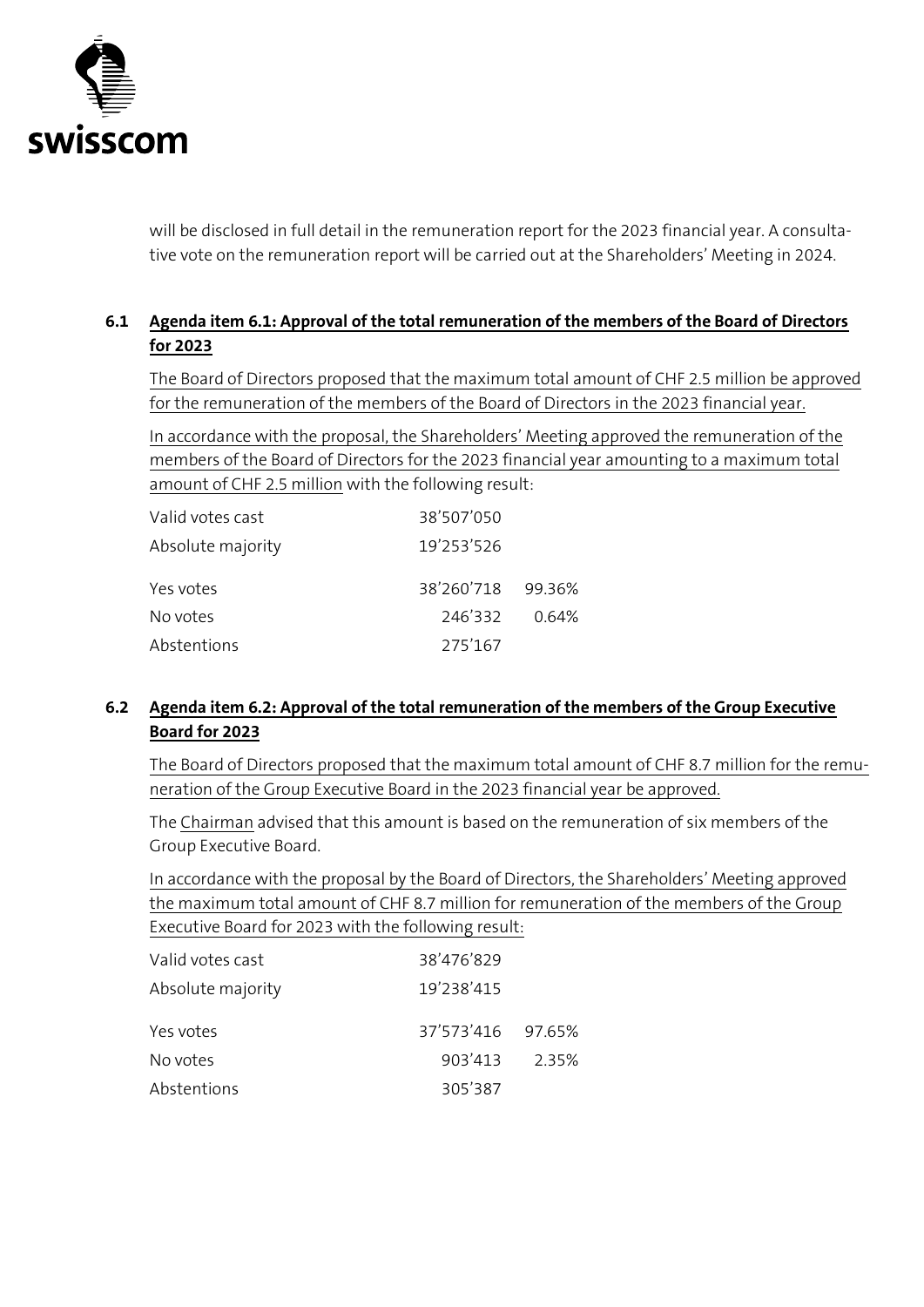

# <span id="page-16-0"></span>**7. Agenda item 7: Re-election of the independent proxy**

The Board of Directors proposed that the law firm Reber Rechtsanwälte, Zurich, be re-elected as independent proxy for a period of time until the conclusion of the next Ordinary Shareholders' Meeting.

The Chairman explained that Reber Rechtsanwälte had confirmed that it possesses the level of independence necessary to exercise the mandate.

In accordance with the proposal by the Board of Directors, the Shareholders' Meeting re-elected the law firm Reber Rechtsanwälte, Zurich, for a further term of office as an independent proxy until the conclusion of the next Ordinary Shareholders' Meeting with the following result:

| Valid votes cast  | 38'552'335        |       |
|-------------------|-------------------|-------|
| Absolute majority | 19'276'168        |       |
| Yes votes         | 38'547'423 99.99% |       |
| No votes          | 4'912             | 0.01% |
| Abstentions       | 229'882           |       |

The Chairman expressed his thanks for the acceptance of the mandate and congratulates the independent proxy on its election. The law firm Reber Rechtsanwälte, Zurich, accepted its election.

# <span id="page-16-1"></span>**8. Agenda item 8: Re-election of the statutory auditors**

The Board of Directors proposed that PricewaterhouseCoopers AG, Zurich, be elected as the statutory auditor for the 2022 financial year.

The Chairman advised that the PricewaterhouseCoopers AG (PwC) is a state-supervised audit company registered with the Federal Audit Supervisory Authority and has confirmed to Swisscom that it fulfils the legal requirements concerning independence.

In accordance with the proposal by the Board of Directors, the Ordinary Shareholders' Meeting elected PricewaterhouseCoopers AG, Zurich, as the statutory auditor for the 2022 financial year with the following result:

| Valid votes cast  | 38'541'426        |       |
|-------------------|-------------------|-------|
| Absolute majority | 19'270'714        |       |
| Yes votes         | 38'021'978 98.65% |       |
| No votes          | 519'448           | 1.35% |
| Abstentions       | 240'790           |       |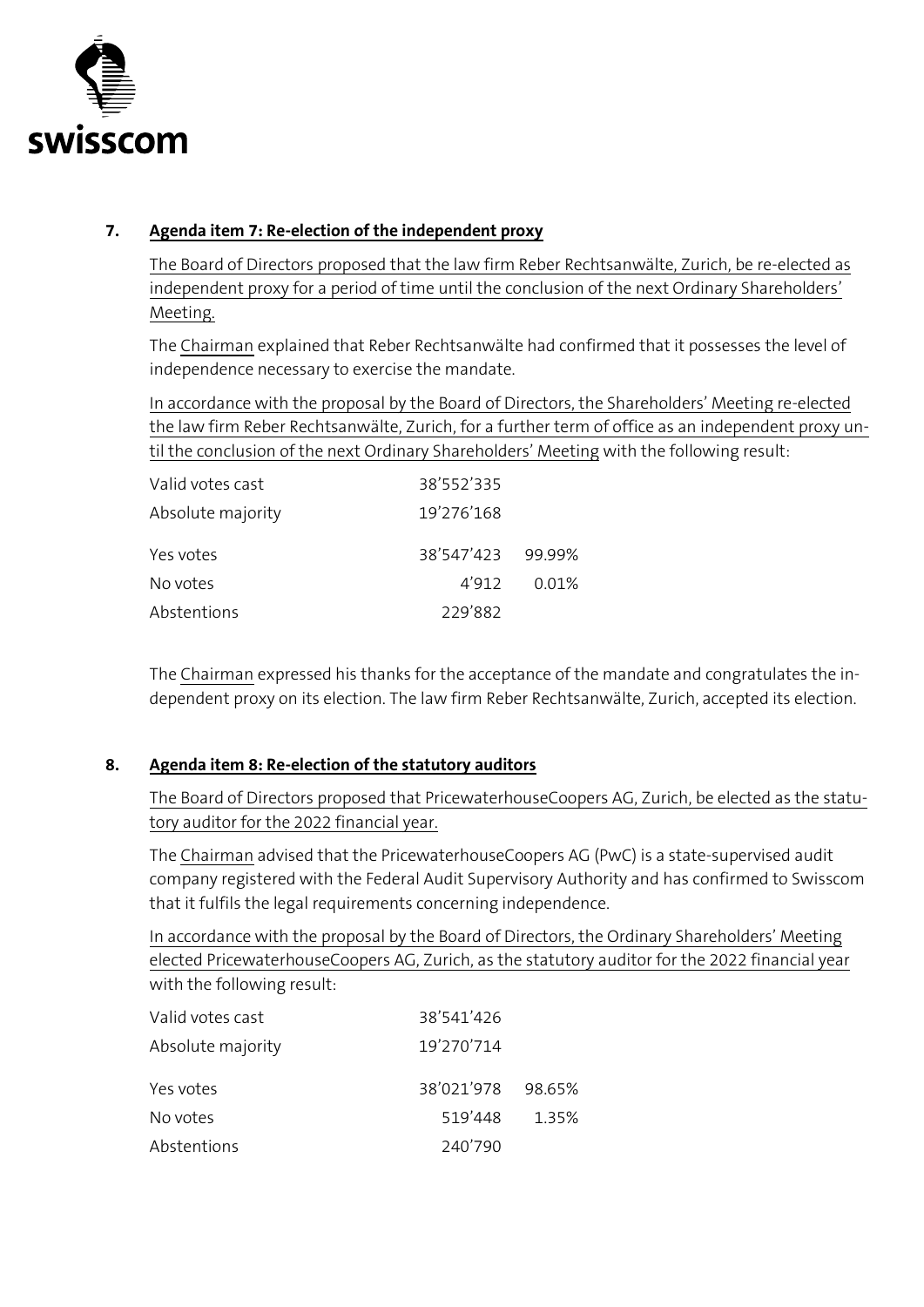

The Chairman congratulated PricewaterhouseCoopers AG on its election and expressed his thanks for the acceptance of the mandate. PricewaterhouseCoopers AG accepted its election. The written declaration of acceptance of the election has been submitted.

#### **F. Closure**

<span id="page-17-0"></span>The Chairman thanked all shareholders for their loyalty and solidarity with the company and for the trust they had showed by accepting the proposals made by the Board of Directors of Swisscom.

The 25th Ordinary Shareholders' Meeting covering the 2022 financial year will be held on Wednesday, 28 March 2023 at the Hallenstadion in Zurich.

The Chairman closed the 24th Ordinary Shareholders' Meeting of Swisscom Ltd at 11.15 a.m. \*\*\*

For the minutes:

The Chairman: The Chairman: The keeper of the minutes:

Chairman of the Board of Directors Secretary of the Board of Directors

Annex 1: Shareholder questions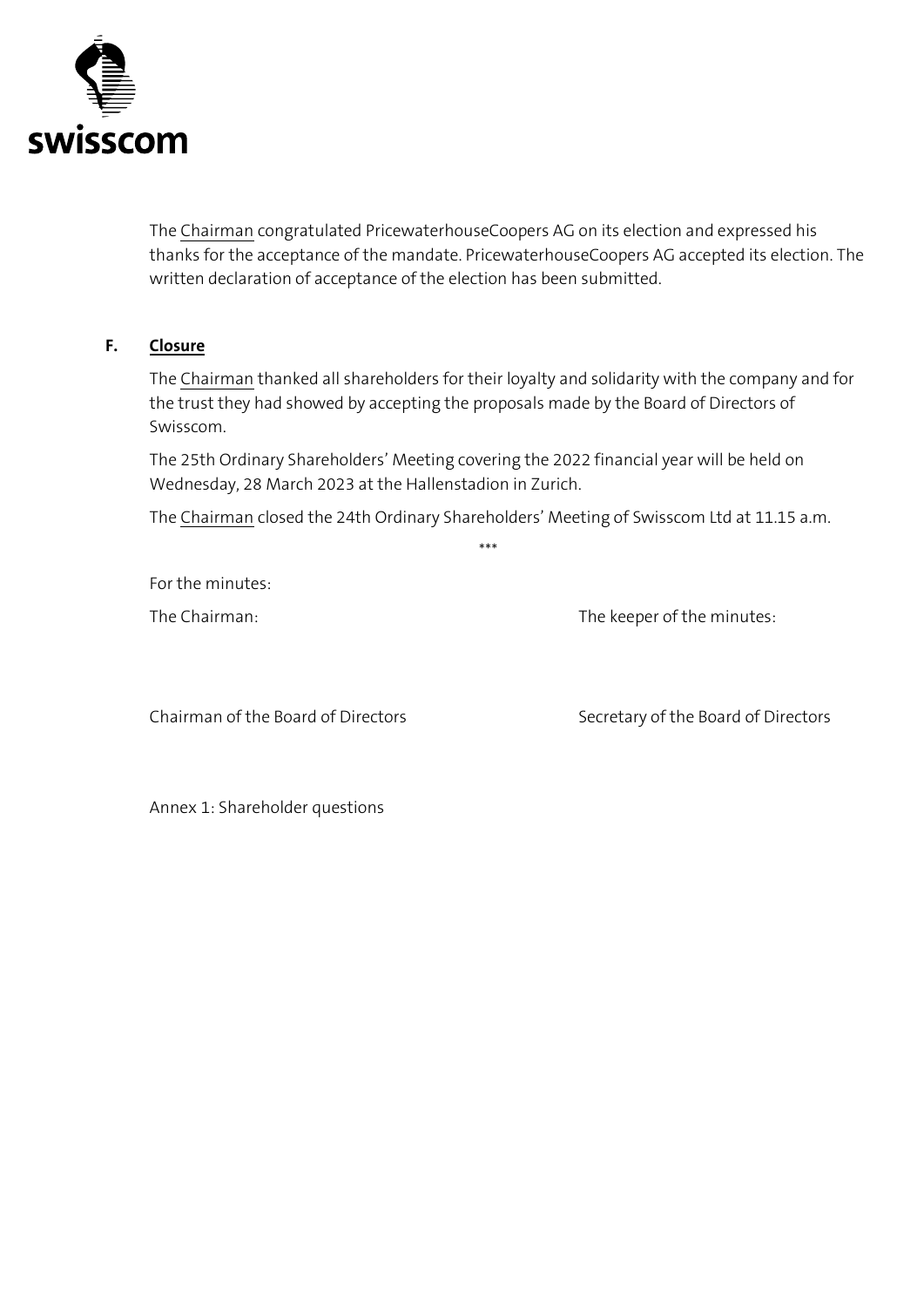

# <span id="page-18-0"></span>**Annex**

# **Shareholder questions to the 2021 Annual General Meeting**

# **Questions from shareholder O.C.**

# **1. Will the new and replacement constructions be P2P-compatible?**

Will the connections currently under construction between the exchange and neighbourhoods be upgraded consistently to have P2P capability (1, 2 or 4-fibre)?

The current FTTH expansion steps are not first and foremost about the connections between the exchange and neighbourhoods (i.e. so-called 'feeders'), but primarily about upgrading the route between the street shaft and the house or building connections using optical fibres (this is referred to as the 'drop'). The drop will be expanded consistently in line with the four-fibre model, just as before, and thus also be P2P-capable. However, due to the existing FTTS expansion of the feeders, this section is implemented in the P2MP topology, as a result of which not all the newly created FTTH connections are P2P-capable. Due to the precautionary measures which were ordered by COMCO in December 2020 and remain in force, these new connections and those created since December 2020 are currently neither being put into operation nor marketed. Should the P2MP technology definitely prove not to be feasible in the future, Swisscom will have to adapt the expansion accordingly (see also answer 2 below).

# **2. P2P expansion via P2MP negotiated?**

# **Which 'best-effort' roadmap is possible for P2MP in feeder gaps and P2P in new constructions?**

Due to the restrictions imposed by the precautionary measures, the new constructions are currently generally connected using copper lines.

# **What would be a possible roadmap for retrofitting to P2P?**

Swisscom is currently in talks with the Competition Commission to find possible solutions. No results are available for the talks so far. Should construction with the P2MP topology no longer be feasible, we will have to adapt our expansion strategy fundamentally. In particular, we would no longer be able to achieve our announced expansion target of 2025 in this way. Only 50% coverage could be achieved by 2025 rather than the planned 60% – and at a considerable extra cost – meaning that about a third fewer customers would benefit from an ultra-broadband connection, which corresponds to about 500,000 homes and businesses.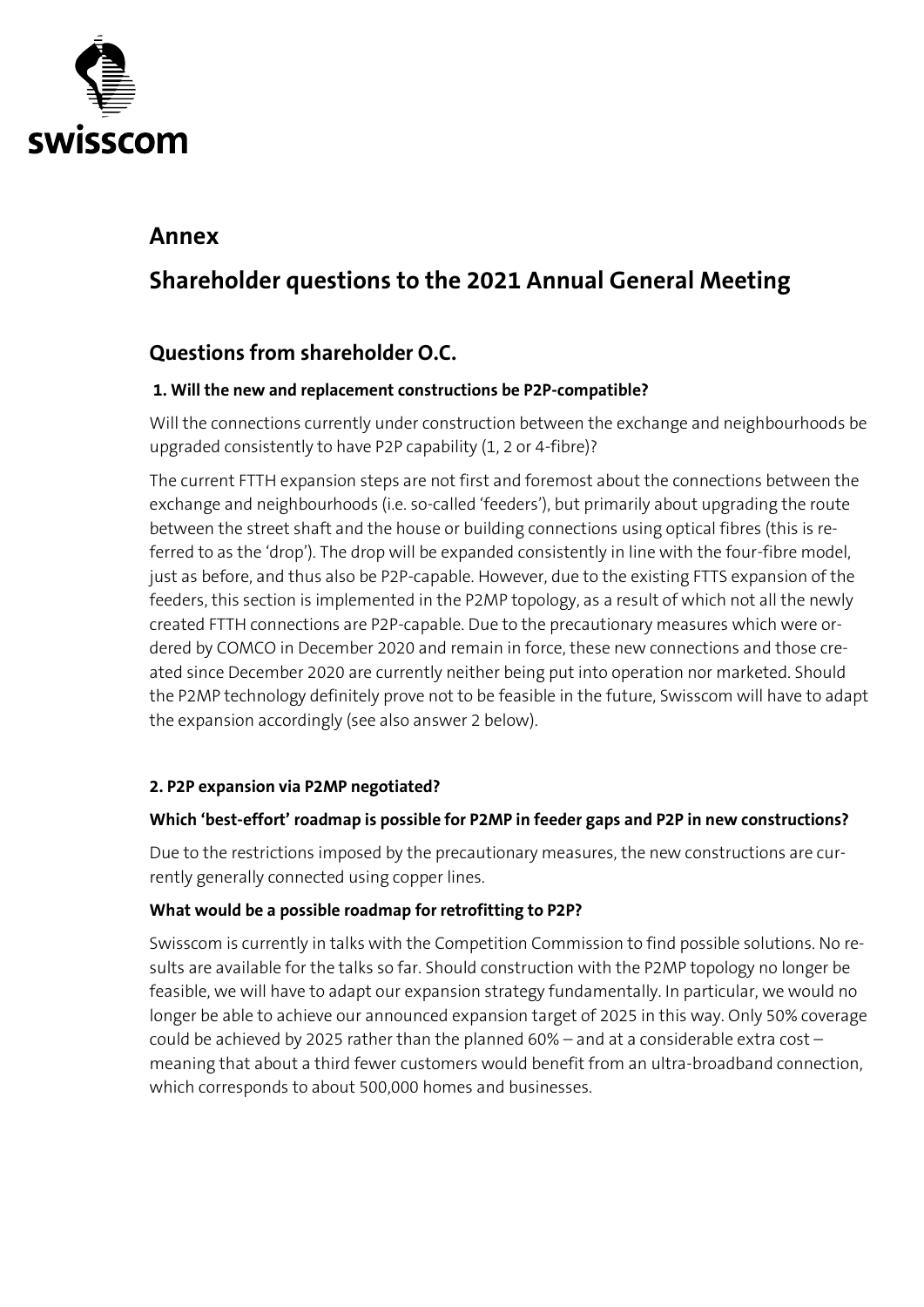

#### **Has this option been discussed with competitors and COMCO?**

Swisscom is currently in talks with the Competition Commission to evaluate possible solutions. No results are available for the talks so far. The market participants are being involved in the market surveys conducted by COMCO.

#### **3. Grounds for foregoing physical P2P?**

#### **One strategy might be to use P2MP to operate the connections at the exchange.**

**Why has Swisscom refrained from consistent use of P2P since the start of the FTTS work, or rather, why were neighbourhoods not connected with the necessary reserves? Exactly what would the price difference have been to lay ten or 20 times more fibre with the same civil engineering effort?** 

Swisscom is a national provider. Our strategy always aims to expand the network not only in towns and cities, but throughout Switzerland in line with our customers' needs. In 2016, we drove forward the broad-based expansion of FTTS with very high bandwidths to all local authorities in order to make the opportunities of digitisation accessible in rural areas as well. For our latest offensive, launched in 2020, which aims to provide about 50-60% of all households with an FTTH connection by the end of 2025, Swisscom has opted for an FTTH P2MP topology built on the FTTS expansion of recent years. P2MP technology is an international standard. About 95% of all fibreoptic connections worldwide are based on P2MP technology.

The technology has major advantages for rural areas: Where several households are served by a single fibre, the costs and effort can be reduced and the existing cabling infrastructure can be used more efficiently. This leads to faster expansion and is more cost-effective (see also answer 2).

#### **4. Does 'climate-neutral' mean nuclear power or renewable energy?**

Swisscom has been using renewable energies only to meet its electricity needs since 2010. For example, Swisscom had 87 photovoltaic arrays in operation in 2021. Nuclear power hasn't therefore been a part of our electricity use for many years.

#### **Supplementary questions from shareholder O.C.**

#### **Re. question 1.**

#### **1B) My question was whether enough fibre for P2P is consistently being added during ongoing maintenance work and the connection of new neighbourhoods. (Also: at least one fibre per end customer?)**

We are experiencing capacity bottlenecks with feeders for the cable ducts. These bottlenecks can only be relieved through extensive civil engineering. Without this work, no additional cables can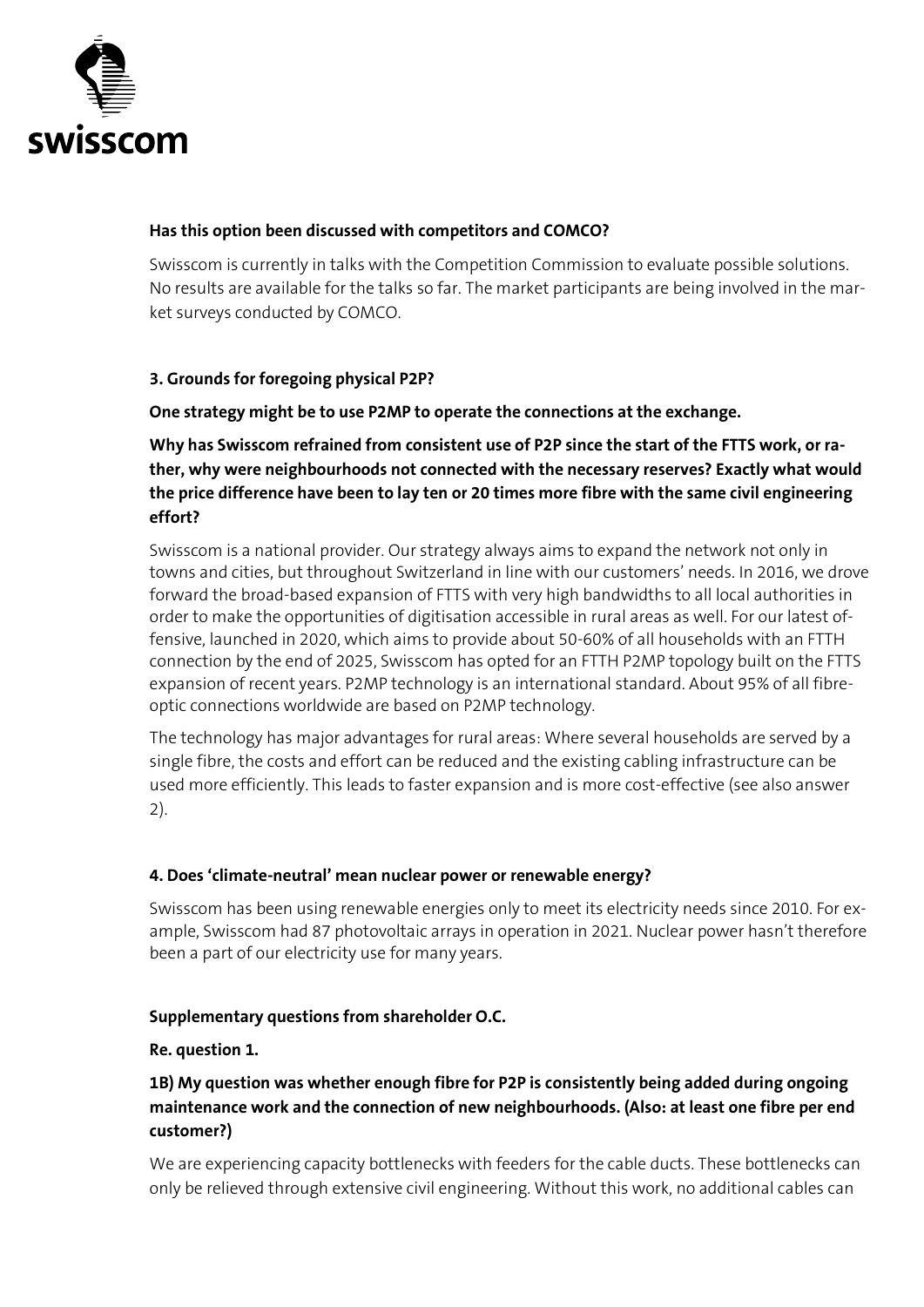

be laid in many places. This is also true for newly constructed neighbourhoods because feeder bottlenecks often don't occur near the new neighbourhood at all, but closer to the exchange. As such, maintenance can hardly be used to expand the feeder cabling. We would like to emphasise that the feeder expansion for FTTS wasn't a 'construction sin' because the cable ducts have existed for a very long time and the feeder expansion for FTTS took the scarcity of space in these ducts into consideration. This was the only way to roll out FTTS quickly across the board.

#### **Re. question 2.**

**2B) Why are new buildings being connected exclusively using copper? Wouldn't dual development (as C.S. thankfully sketched out for me) be almost as expensive in terms of the civil engineering work? What's the difference between laying two copper lines and four glass fibres into a house and only laying two copper lines?**

Again, this is about the feeder expansion. And this is restricted by the cable ducts. If Swisscom had to expand a feeder for each new building, the FTTH rollout would come to a standstill in other places because the construction capacities would have to be used for this local feeder expansion – simply to connect individual buildings. That makes no sense and would be inefficient.

#### **Re. question 3.**

**3B) The question was actually why the necessary reserves for P2P weren't laid during the FTTS expansion. As far as I know, the marginal cost of laying n\*10 fibres instead of n is low as long as the dredges and channels are open. Or is there a reason why the low volume of fibres laid during FTTS rollout was due to economic constraints (by which I mean costs, not the obvious potential of becoming a natural monopoly)?**

See the answer to 1B above. Because there were and continue to be numerous bottlenecks in the cable ducts. Furthermore, it's not true that the cost of P2P cabling is insignificant compared to P2MP cabling costs. Were we to continue expanding P2P as we are doing today in most cities, this would increase costs by 40% compared to the planned P2MP expansion. Of this 40%, slightly less than half of the additional costs are due to the extra cabling. These calculations of additional costs are verifiable. Incidentally, we vehemently deny the suggestion that Swisscom is aiming for a natural monopoly through its P2MP expansion. As the ongoing competition over broadband shows, our competitors are steadily gaining market share, partly because they can access our entire broadband network on a non-discriminatory basis and will be able to continue doing so in the future. This is clearly evidenced by the fact that we are enabling Salt – the rival with the most aggressive strategy on the broadband market – to enter into a fibre partnership.

#### **2. Supplementary questions from shareholder O. C.**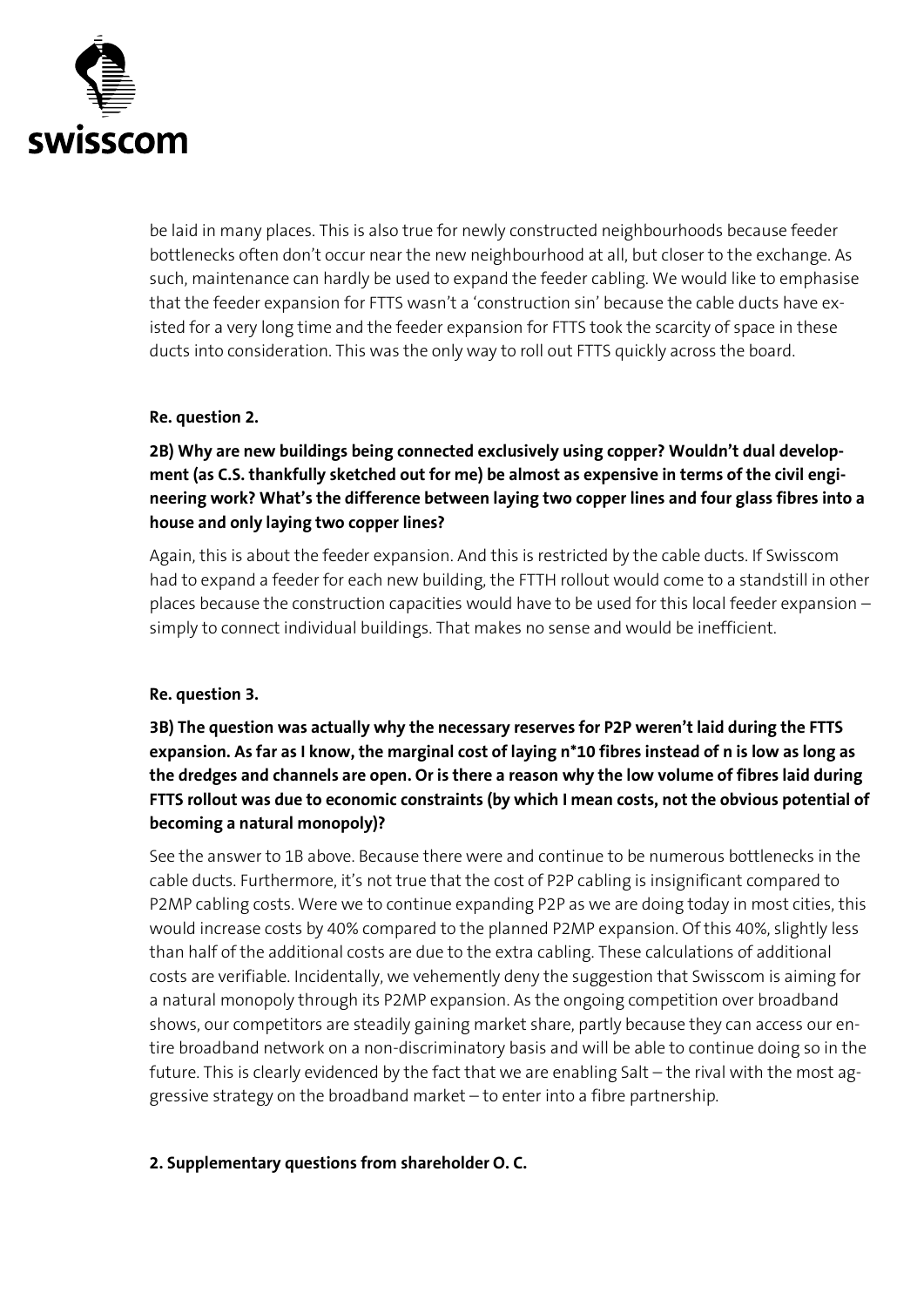

**How are new buildings (houses or neighbourhoods) in 'manhole to the house' regions (via drop, right?) connected in the standard configuration if fibre-optic coverage is not yet available in the feeder (i.e. only FTTS, or VDSL):**

Swisscom hybrid cable (copper and fibre optic)'.

#### **3. Supplementary questions from shareholder O. C.**

**Is there also a statement on whether this is always the case, and without a surcharge (or only in individual cases), and since when?**

Customers pay nothing for the cables in the ground; these belong to Swisscom. The customers pay for the cabling in the building itself, as those cables are of course also their property. It is their decision whether or not to bring in the more expensive hybrid cables. In the case of a new construction a long way from the fibre-optic rollout, the same question arises, and always has. Future-proof cabling is the responsibility of the homeowner.

# **Questions from shareholder M.J.**

**'We only want the best' etc. The reality is different. Cheap people are being hired from India and eastern European countries, some of whose English is incomprehensible and who don't have the necessary skills. That doesn't exactly enhance Swisscom's quality.**

Swisscom strives to attract people with the best qualifications and provide them with ongoing training. High customer satisfaction shows that we are on the right track. At the same time, we value the diversity of our approximately 16,000 employees from different nationalities in terms of their origin, gender, age and experience. We offer them an inclusive working environment based on the conviction that it is precisely different perspectives, experiences, ideas and skills that make Swisscom an innovative, creative and successful company.

# **Outsourcing to foreign centres isn't climate-friendly either. Air travel is necessary in order to meet people in person. Not everything can always be done via Teams. Foreign technicians are also brought to Switzerland to conduct maintenance because such work may not be carried out from abroad due to security requirements.**

Unfortunately, Swisscom still can't find enough highly specialised people on the Swiss labour market to develop and operate software. That's why specialists work at Swisscom development and operation centres in Rotterdam (Netherlands) and Riga (Latvia). In this way, Swisscom can respond more quickly and flexibly to market needs and new technological developments. This in turn enables the company to increase its competitiveness and thus secure existing jobs in Switzerland.

Sustainability is a very important topic for Swisscom. Swisscom has been a climate-neutral business since as early as 2020 and was named the world's most sustainable telecoms company.